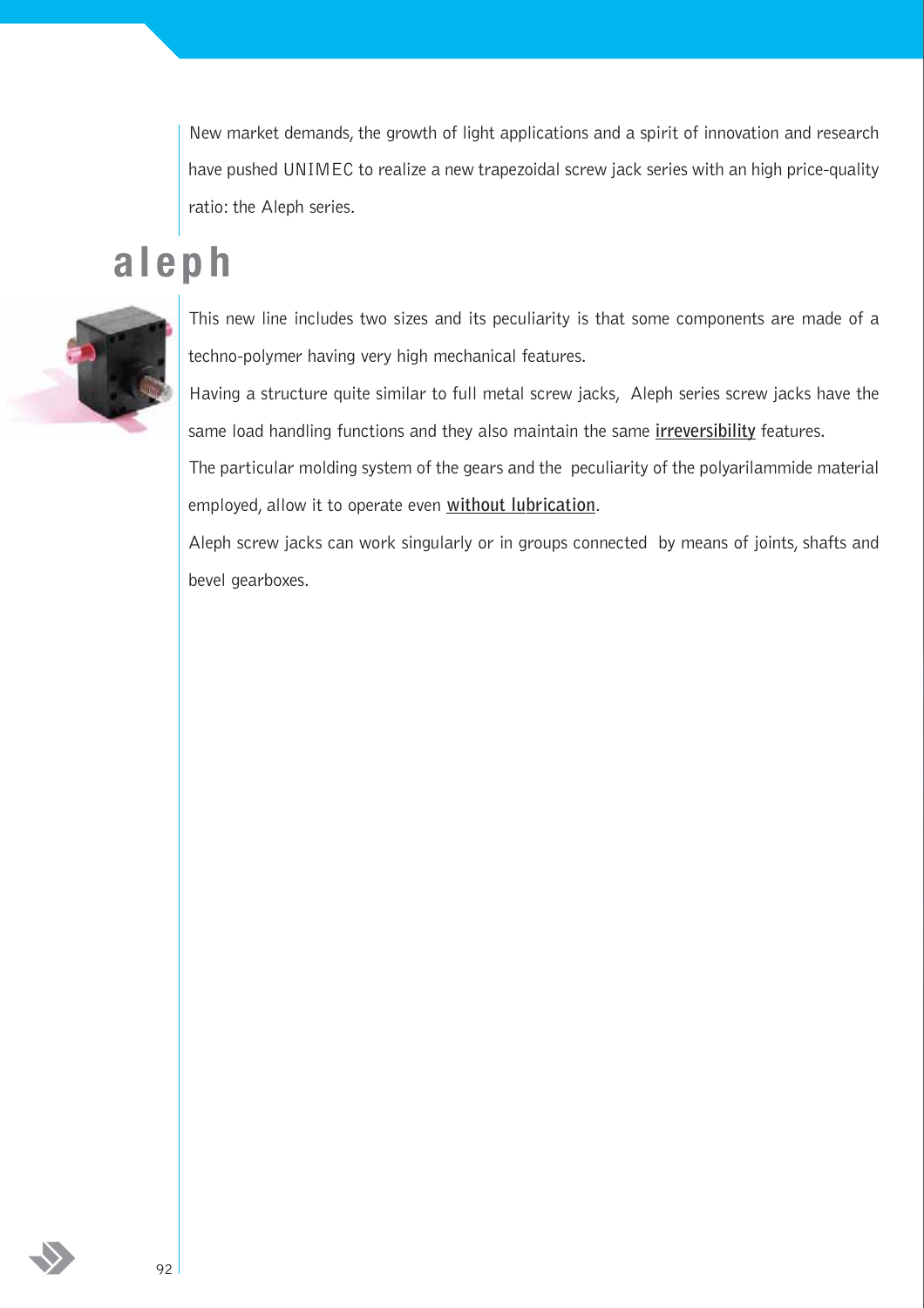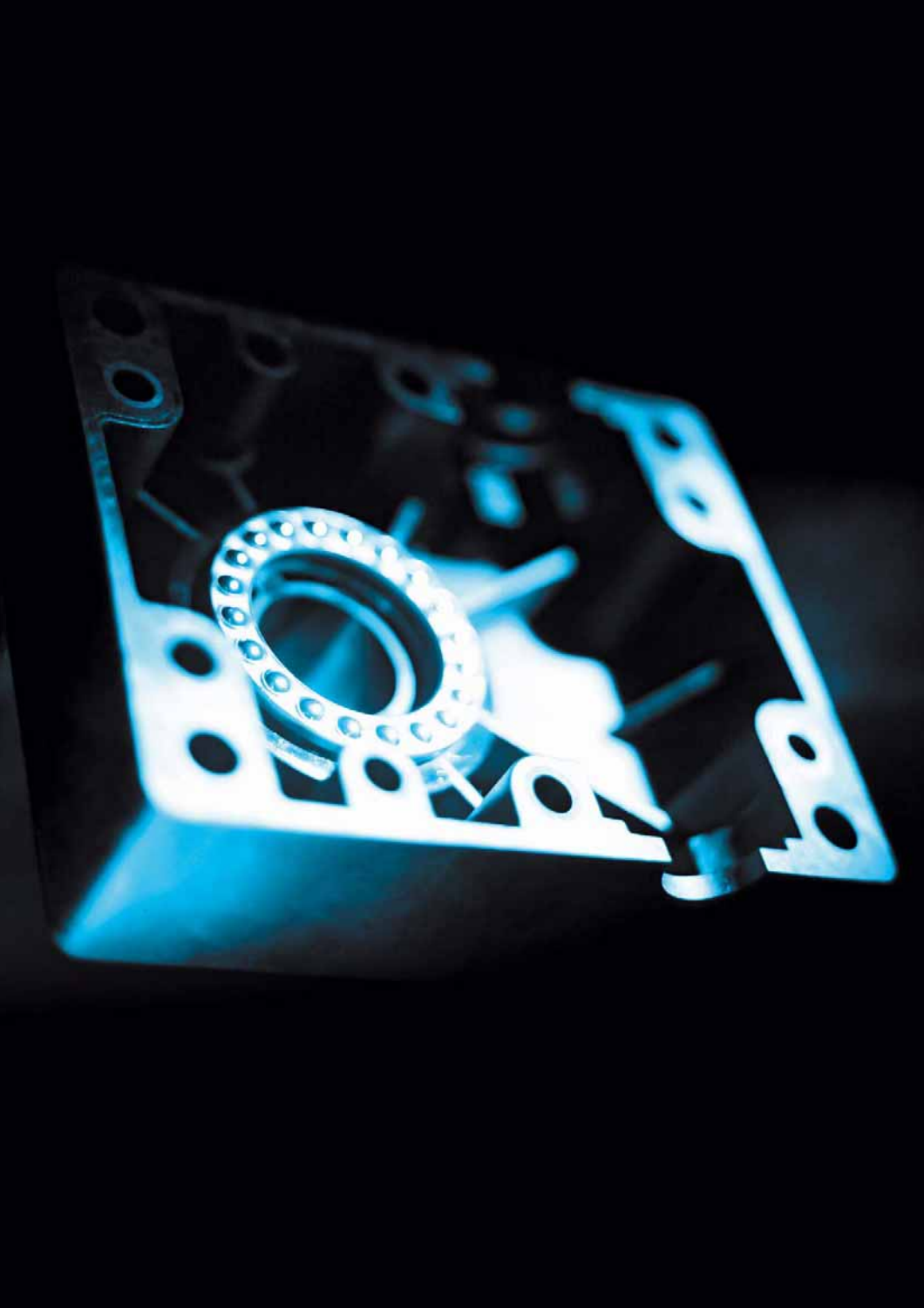#### **Models**

**TP model: threaded spindle with axial translation.**

The input rotation of the worm screw is transformed in the axial translation of the threaded spindle by means of the worm wheel. **The load is applied to the threaded spindle which must have a rotational constraint.**

# **aleph**

**TPR model: with rotating threaded spindle and external support nut (lead nut).**

The input rotation of the worm screw causes the rotation of the threaded spindle which is attached to the worm wheel. **The load is applied to an external support nut (lead nut) which must have a rotational constraint.**

### **End fittings**

To meet the widest possible range of needs, various types of end fittings are available, which can be custom made upon request.

#### **Casings**

Casings are made of two identical polymer half-shells.The two halves are connected by means of screws and nuts.

## **Worm screws**

Even for the Aleph series worm screws are made of a special steel 16NiCr4 (according to the UNI EN 10084:2000 requirements). They undergo thermal treatments like case-hardening and carburizing before being thoroughly ground on both the threads and the tangs. Worm screws are available in three different reduction ratios: 1/5, 1/10, 1/30.

#### **Worm wheel and support nuts**

The worm wheels and support nuts (lead nuts) are completely made of polymer. This is very important because, obtaining the trapezoidal threading by molding, it is possible to keep the fibers integrity, ensuring better mechanical features. The trapezoidal threading geometry meets the requirements of the ISO 2901:1993 norm.The only machining is carried out for the worm wheel toothing; in this way it is possible to supply the three different ratios highlighted in the previous paragraph.

#### **Threaded spindles**

The 20x4, 30x6 and 40x7 threaded spindles reflect the same characteristics listed in the respective paragraphs for the trapezoidal screw jack chapter.They are mainly manufactured by rolling carbon steel C45 grounded bars (according to the UNI EN 10083-2:1998). The trapezoidal threading geometry meets the requirements of the ISO 2901:1993 norm. Threaded spindles made of AISI 316 stainless steel or other materials can be manufactured upon request.

#### **Protections**

Protections can also be applied in order to prevent dust and foreign matters from coming into contact with the coupling and causing damages to the threaded spindle and its support nut. For TP models, a steel rigid tube can be provided in the outer side, while the front side can be protected by polyester and PVC elastic bellows. In TPR models only elastic protections can be applied.

#### **Bearings and market materials**

Top-quality bearings and market materials are used for the whole line.

## **LOAD ANALYSIS AND COMPOSITION**

For the definition, analysis and characteristics of the various types of loads see the relative paragraph in the trapezoidal screw jack section, on page 28.

#### **BACKLASHES**

For the definition, analysis and characteristics of the various types of backlashes see the relative paragraph in the trapezoidal screw jack section, on page 28.

Nevertheless it should be reminded that the axial backlash between the screw jack and its support nut cannot  $94$  be reduced, being not possible to employ a contrast counter-lead nut system (RG).

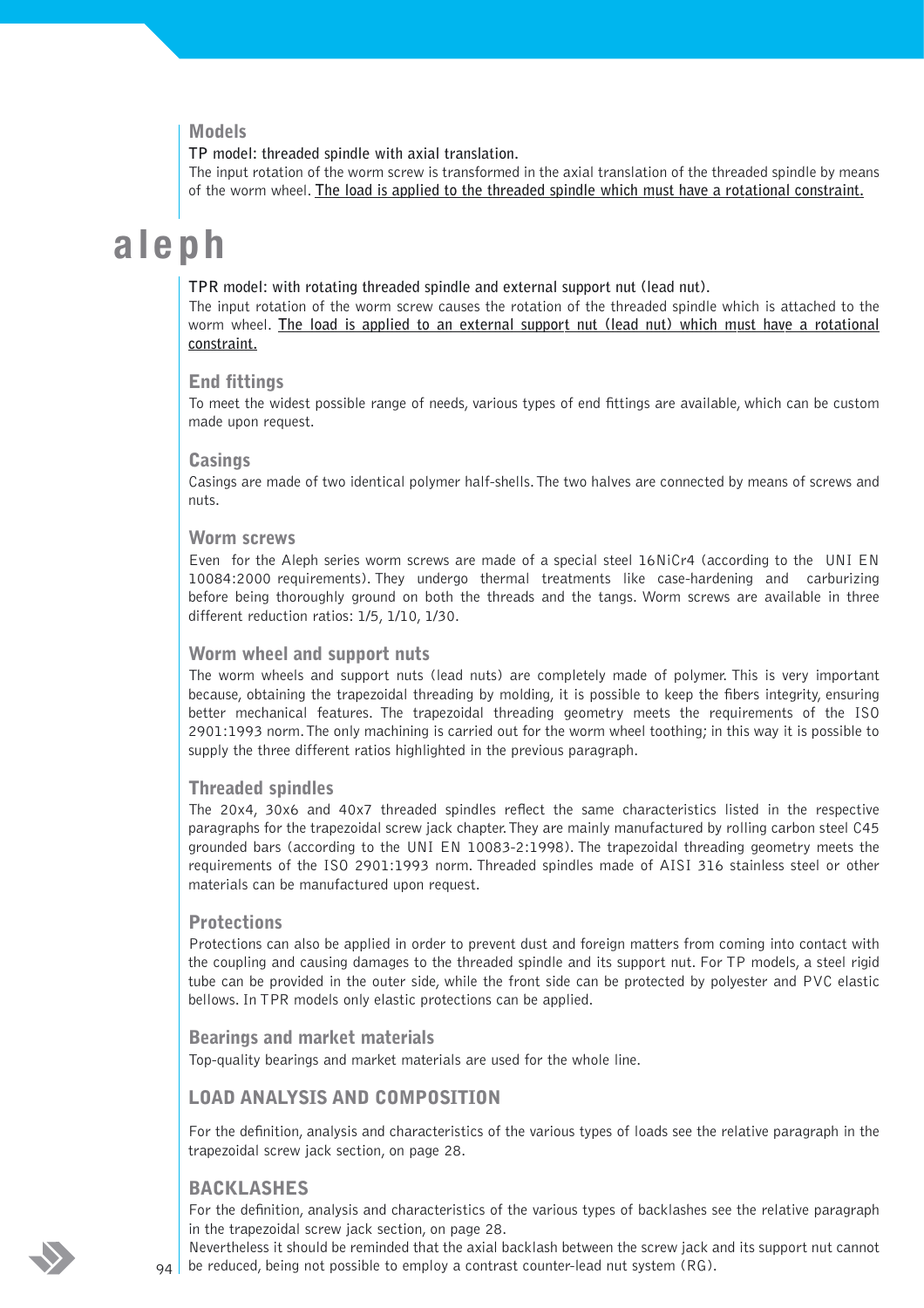## **GLOSSARY**

- $C =$  unit load to be handled  $[daN]$
- $C_e$  = equivalent unit load [daN]<br> $C_t$  = total load to be handled [d
- $C_t$  = total load to be handled [daN]<br> $DX$  = left hand spiral threading
- $=$  left hand spiral threading
- $F_{rv}$  = radial forces on the worm screw [daN]
- $f_a$  = ambient factor<br> $f_d$  = duration factor
- $f_d$  = duration factor<br> $f_s$  = service factor
- 
- $f_t$  = temperature factor
- $f_u$  = humidity factor
- $f_v$  = speed factor
- $M_{tm}$  = torque on the drive shaft [daNm]
- $M_{\text{tv}}$  = torque on the worm screw [daNm]<br>N = number of screw jacks and bevel ge
- $=$  number of screw jacks and bevel gearboxes under a single handling
- n = number of screw jacks under a single handling
- P = mounting power requirement [kW]
- $P_i$  = input power to the single screw jack [kW]
- $P_e$  = equivalent power [kW]
- $P_u$  = output power to the single screw jack [kW]
- $rpm =$  rounds per minute
- $SX =$  left hand spiral threading
- $v =$  axial translation speed of the load  $\text{Imm/min}$
- $\eta_m$  = screw jack running efficiency
- $\eta_c$  = configuration running efficiency
- $\eta_s$  = structure running efficiency
- $\omega_m$  = motor angular speed [rpm]
- $\omega_{v}$  = worm screw angular speed [rpm]

Unless otherwise specified all tables show linear measurements expressed in [mm]. All the reduction ratios are expressed in the form of a fraction, unless otherwise specified.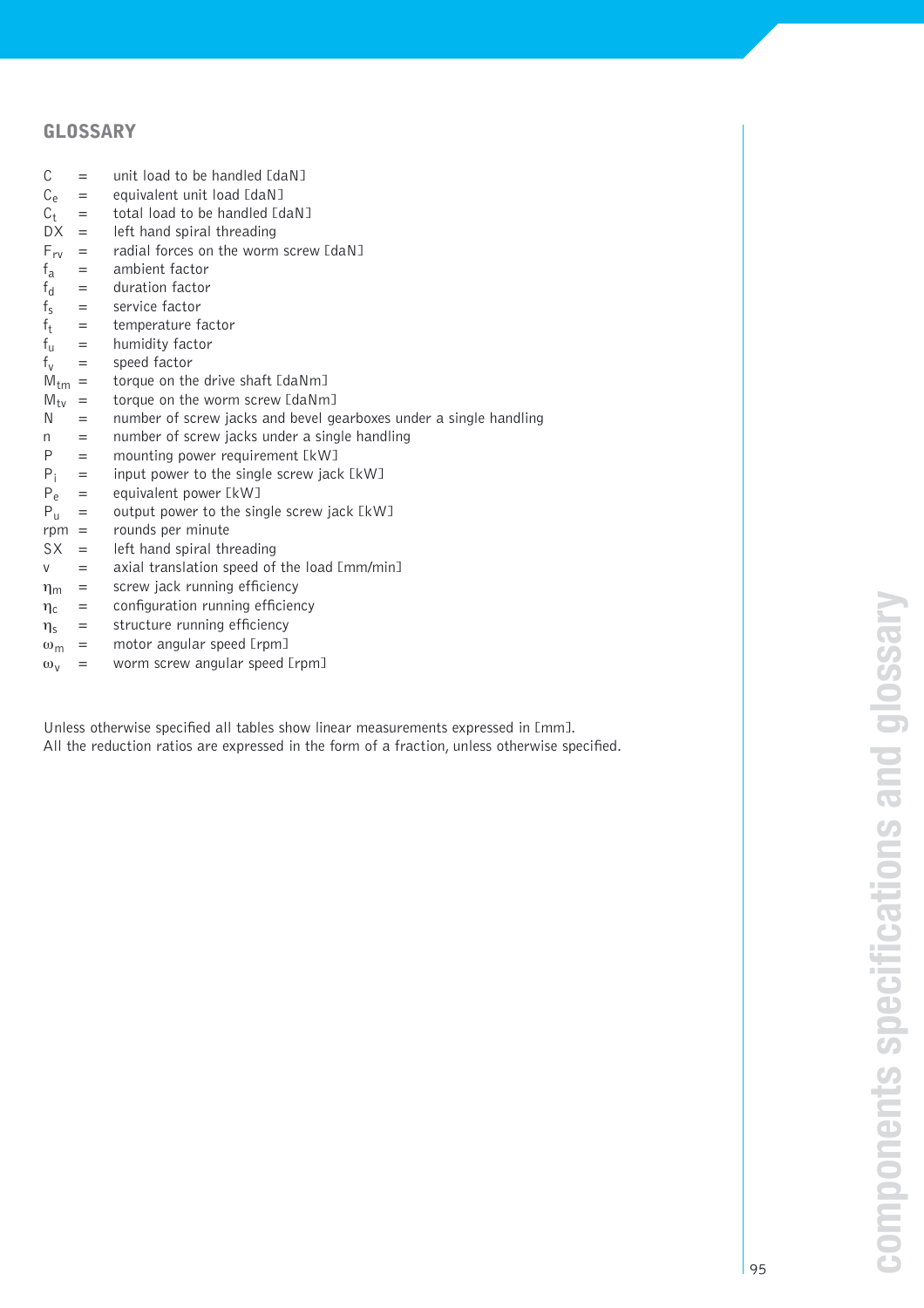## **HANDLING**

#### **Manual operation**

The Aleph series can be manually operated. The following table determines the maximum load, expressed in [daN], that can be handled according to the reduction ratio of screw jacks, considering the application of a force of 5 daN on a handwheel having a radius of 250 mm. Obviously, greater loads can be manually handled by applying further reductions to the screw jack or by increasing the radius of the handwheel.

| <b>Size</b>  |       | 420 | 630  | 740  |
|--------------|-------|-----|------|------|
| fast ratio   | [daN] | 700 | 1000 | 1800 |
| normal ratio | [daN] | 700 | 1000 | 1800 |
| slow ratio   | [daN] | 700 | 1000 | 1800 |

#### **Motorized operation**

Aleph series can be handled by any kind of motors. Nowadays it's possible a direct motorization for some IEC flanges (see pag. 114) thanks to an innovative molding process able to shroud bolts in the carter. It's possible to connect 4, 6 or 8 poles motors, while it's not suggested to assemble 2 poles motors **for not overpass 1500 rpm input rotational speed.** Power tables show, in case of unitary service factors and for single jack unit, the input power and torque moment in function of the size, ratio, dynamic load and linear speed.

## **Rotation directions**

The rotation directions and the respective linear movements are showed in the drawings below. In standard conditions, **UNIMEC supplies screw jacks equipped with right-handed worm screw, to which the movements illustrated in drawings 1 and 2 correspond.** Upon request it is possible to have a left-handed worm screw, to which the movements illustrated in drawings 3 and 4 correspond. The combinations between threaded spindles and left-handed or right-handed worm screw, lead to the four combinations listed in the table below.

| Worm screw                            |          | DX       |            |            |
|---------------------------------------|----------|----------|------------|------------|
| Threaded spindle                      |          |          |            |            |
| Direct motorization on the worm screw | Possible | Possible | Impossible | Impossible |
| Handling                              | 1-2      | 3−4      | 3−4        | $1 - 2$    |



#### **Emergency operation**

In case of black-out, in order to be able to operate the single screw jacks or the complete structures by means of a crank, a free end on the screw jack worm screw or on the transmission is to be foreseen. In case of selfbraking motors or worm screw motor reducers, the brake must firstly be released and then it is necessary to disassemble those components from the transmission as the reducer could also be irreversible. It is advisable to equip the emergency operation mechanism with a safety device to cut the electric circuit.

96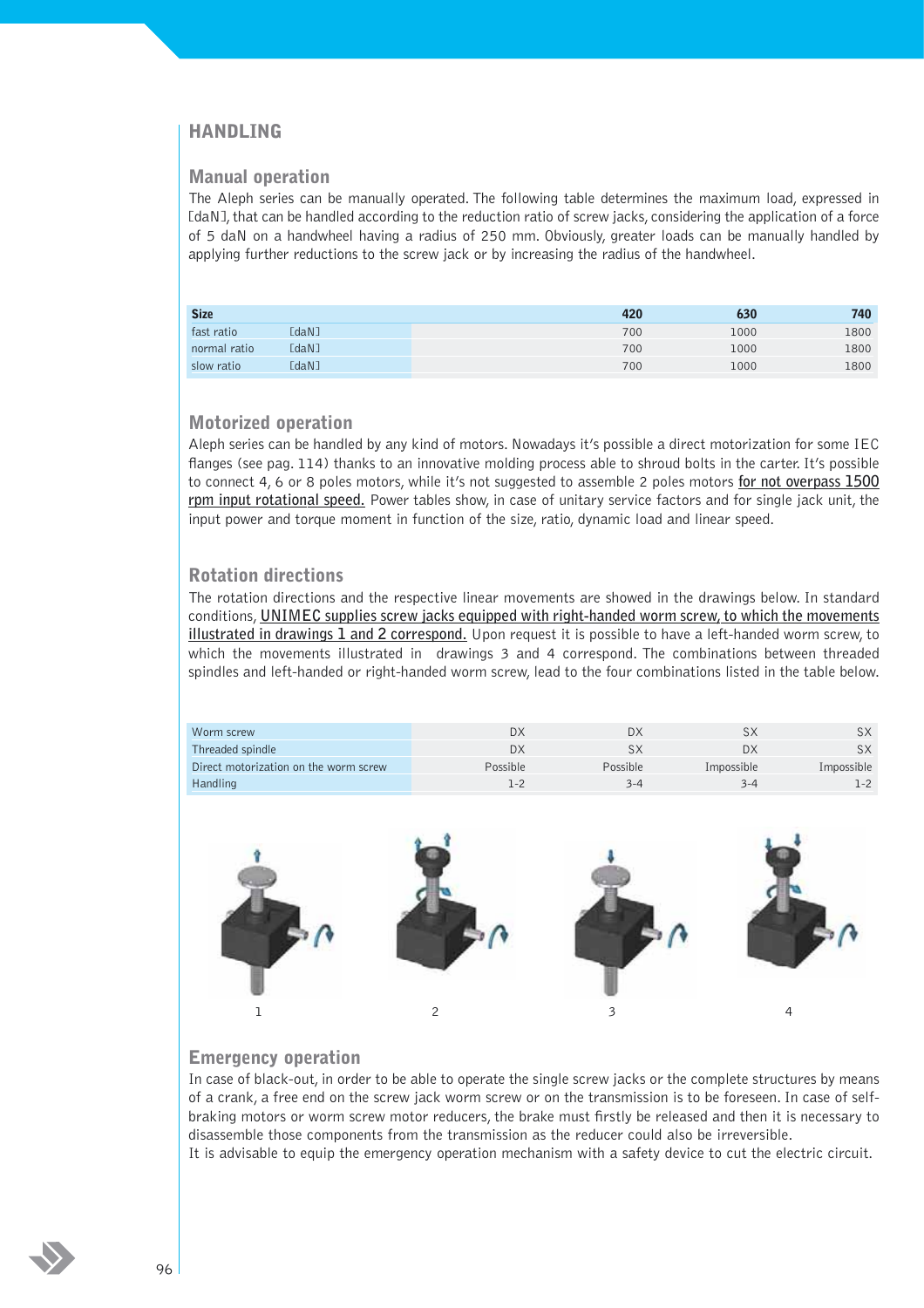## **LUBRICATION**

## **Inner lubrication**

Thanks to particular solutions during the molding process, a film of pure polymer is formed on the molded components surfaces, which has high sliding properties.This factor, in synergy with light services, enables the Aleph series to work in absence of lubricant. Anyway the presence of a lubricant layer on the threaded spindle can extend the screw jacks life; for the lubricants choice make reference to what has been indicated in the correspondent paragraph in the screw jacks section (page 32).

It should be reminded that **the Aleph series does not foresee any oil plug.**

## **INSTALLATION AND MAINTENANCE**

## **Installation**

The screw jack must be installed in such a manner as not to create lateral loads on the threaded spindle. Great care must be taken to ensure that the threaded spindle is orthogonal to the mounting plane, and that the load and threaded spindle are on the same axis. Employing multiple screw jacks to handle the same load (see the mounting schemes section) requires further verifications: it is critical that the load support points, (the end fittings for TP models and the lead nuts for TPR models), be perfectly aligned in order that the load can be uniformly distributed; otherwise the misaligned screw jacks would act as brake or counter-load. Whenever several jacks have to be connected by means of transmission shafts, it is recommended that they be perfectly aligned in order to avoid overloading on the worm screws.

It is advisable to use joints capable of absorbing alignment errors but having at the same time a rigid torsion necessary to keep the synchronization of the transmission.The assembly or disassembly of the joints or pulleys of worm screw must be carried out by means of tie rods or extractors, using, if necessary, the threaded hole on top of the worm screw; striking or hammering could damage the inner bearings.

For heat-shrinking joints or pulleys, we recommend a temperature between 80-100 °C. Installations environments with dust, water, vapors, etc. require precautions systems to protect the threaded spindle.This can be done by using elastic protections or rigid protections.

The above protections are also used in order to avoid any accidental human contact with the moving devices.

## **Start-up**

All Aleph screw jacks undergo a careful quality examination before being delivered to the client, and **are dynamically tested load-free.** When starting-up a machine where screw jacks are installed, it is critical to check for the lubrication of the threaded spindles (whether foreseen and if possible) and for the absence of foreign material. During the calibration of the electrical end-of-stroke systems, the inertia of the moving masses should be considered, which for vertical loads will be lower in ascent and greater in descent. It is advisable to start the machine with the minimum possible load and to make sure all components are working properly, before assuming regular operation. Especially at start-up, it is critical to follow the instructions given in the manual: continuous or hazardous testing maneuvers could lead to an abnormal overheating and cause irreparable damages.

**One only temperature peak is enough to cause premature wear or breakdown of the aleph screw jack.**

## **Routine maintenance**

Screw jacks must be periodically inspected, depending on the use and working environment.

## **Storage**

The screw jacks must be protected from deposits of dust and foreign matter during storage. Particular attention must be paid to saline or corrosive atmospheres. We recommend to store Aleph screw jacks in a closed place, in order to avoid an excessive water absorption of the polymer. We also recommend to:

- Lubricate and protect the threaded spindle, the worm screw and the non varnished components
- Support the threaded spindle in case of horizontal storage.

## **Warranty**

The warranty is valid only when the instructions contained in our manual are carefully followed.

## **ORDERING CODE**

Follow the indications on page 35.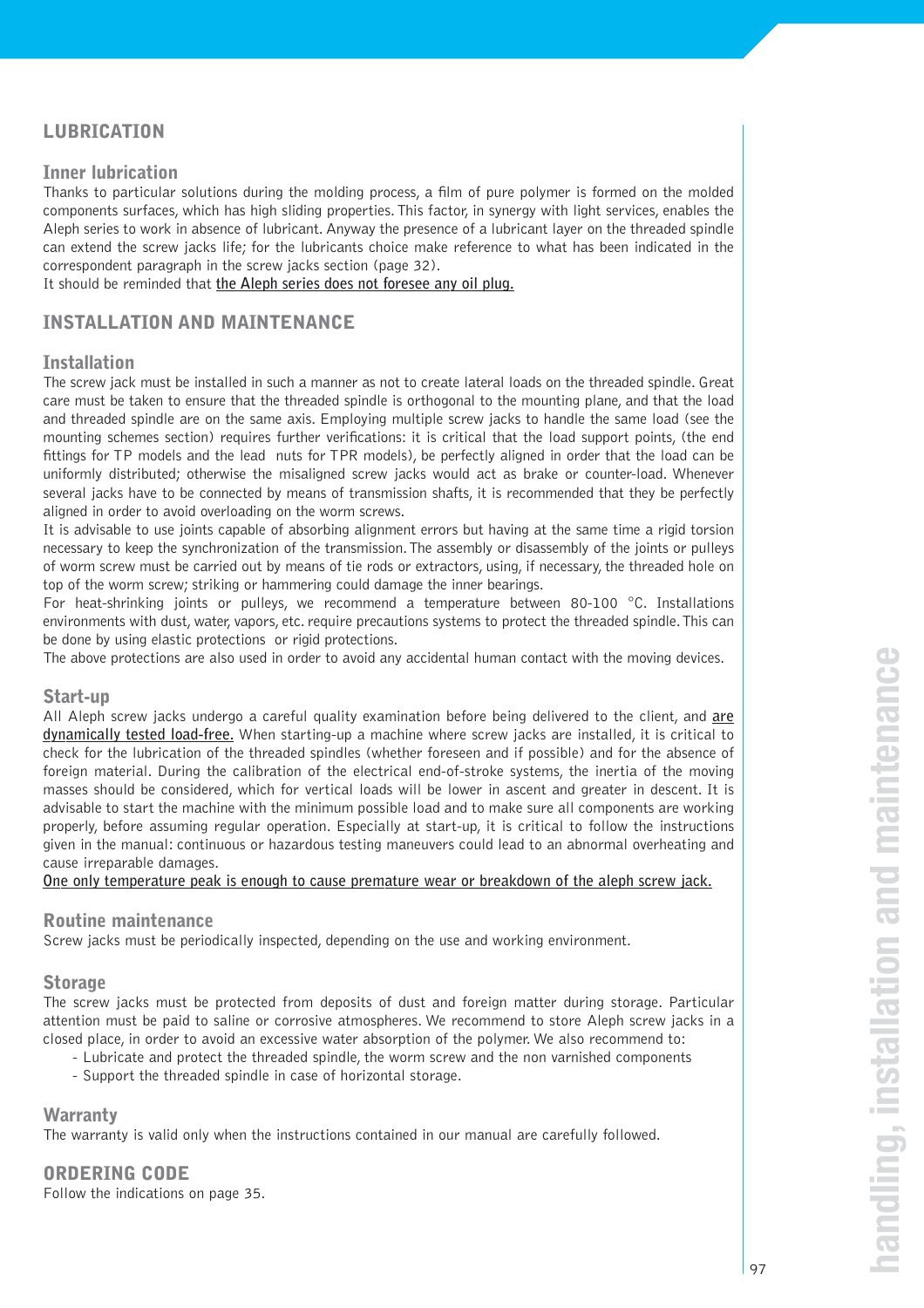## **TP MODEL**

- 1 Casing (half-shell)
- 4 Worm wheel
- 5 Worm screw
- 5.1 Motor worm screw right-handed
- 6 Threaded spindle
- 8 Worm screw bearing
- 8.1 Motor worm screw bearing

21

18

6

- 9 Worm wheel bearing
- 15 Rigid protection
- $16$  Key
- 18 End fitting elastic fastening pin
- 20 Elastic protection
- 21 End fitting
- 22 Motor flange
- 23 Screw
- $24$  Bolt
- $25$  Nut

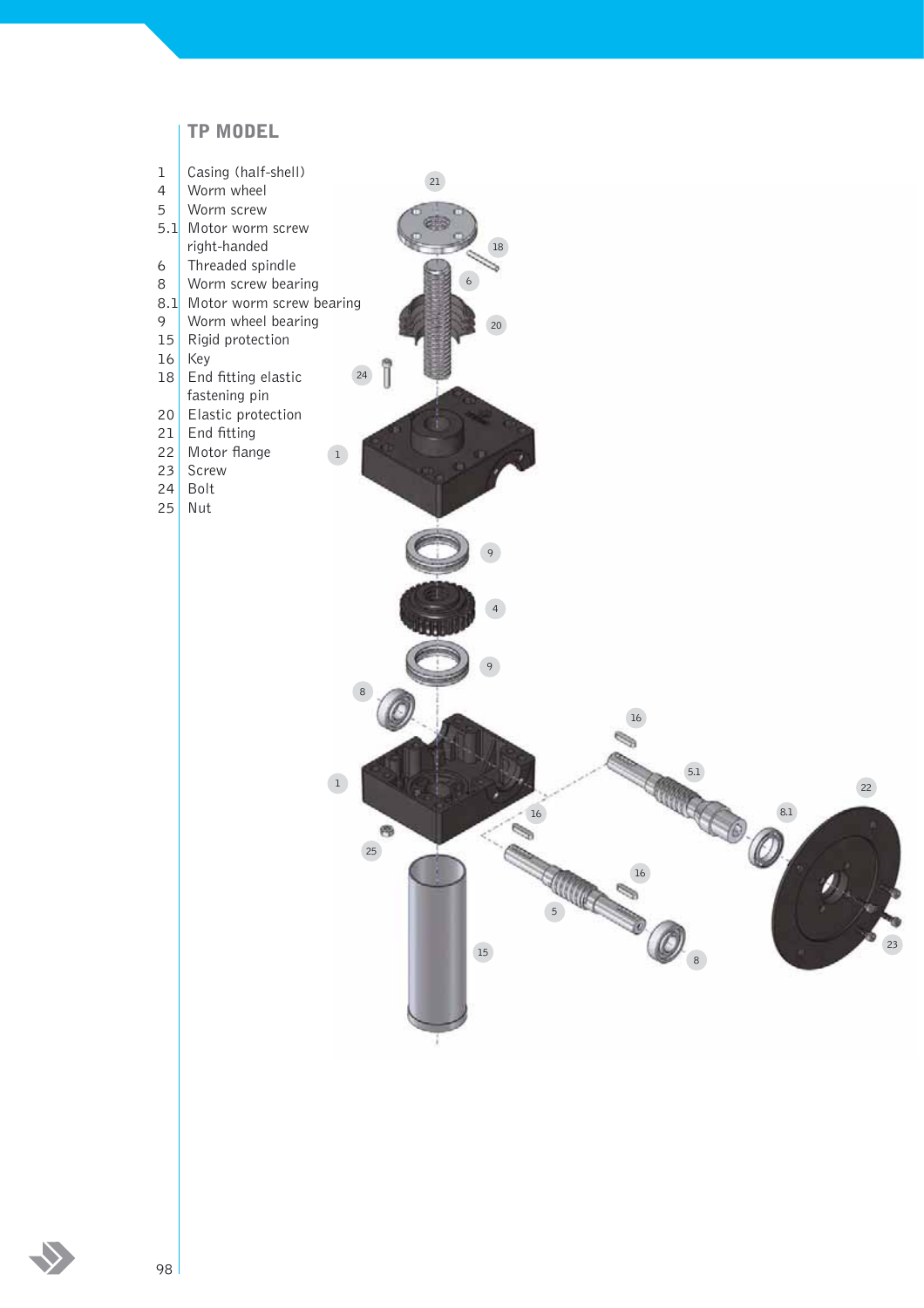## **TPR MODEL**

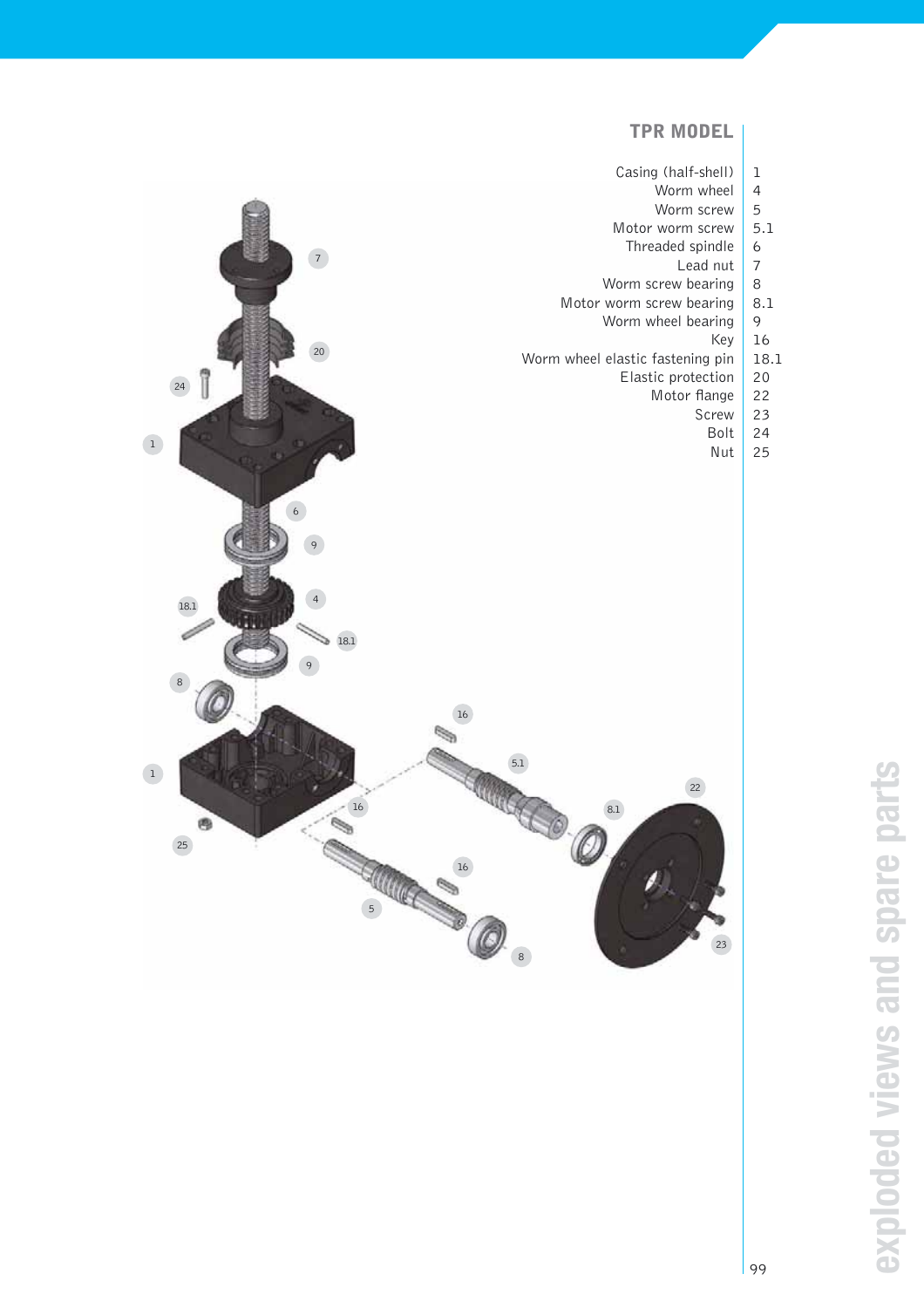## **DIMENSIONING OF THE SCREW JACK**

For a correct dimensioning of the screw jack it is necessary to observe the following steps:



## **DESCRIPTIVE TABLES**

| <b>SIZE</b>                                        |        | 420            | 630                                                           | 740  |
|----------------------------------------------------|--------|----------------|---------------------------------------------------------------|------|
| Admissible load [daN]                              |        | 700            | 1000                                                          | 1800 |
| Trapezoidal spindle: diameter per pitch [mm]       |        | 20x4           | 30x6                                                          | 40x7 |
| Theoretical reduction ratio                        | fast   | 1/5            | 1/5                                                           | 1/5  |
|                                                    | normal | 1/10           | 1/10                                                          | 1/10 |
|                                                    | slow   | 1/30           | 1/30                                                          | 1/30 |
| Real reduction ratio                               | fast   | 4/19           | 4/19                                                          | 6/30 |
|                                                    | normal | 2/21           | 3/29                                                          | 3/30 |
|                                                    | slow   | 1/30           | 1/30                                                          | 1/30 |
| Spindle stroke for a turn of the worm wheel [mm]   |        | $\overline{4}$ | 6                                                             | 7    |
| Spindle stroke for a turn of the worm screw [mm]   | fast   | 0,8            | 1,2                                                           | 1,4  |
|                                                    | normal | 0,4            | 0,6                                                           | 0,7  |
|                                                    | slow   | 0,13           | 0,2                                                           | 0,23 |
| Running efficiency [%]                             | fast   | 31             | 30                                                            | 28   |
|                                                    | normal | 28             | 26                                                            | 25   |
|                                                    | slow   | 20             | 18                                                            | 18   |
| Operation temperature [°C]                         |        |                | 10/60 (for different conditions contact our Technical office) |      |
| Weight of the trapezoidal screw for 100 mm [kg]    |        | 0,22           | 0,5                                                           | 0,9  |
| Weight of the screw jack (screw not included) [kq] |        |                | 2,7                                                           | 3    |
|                                                    |        |                |                                                               |      |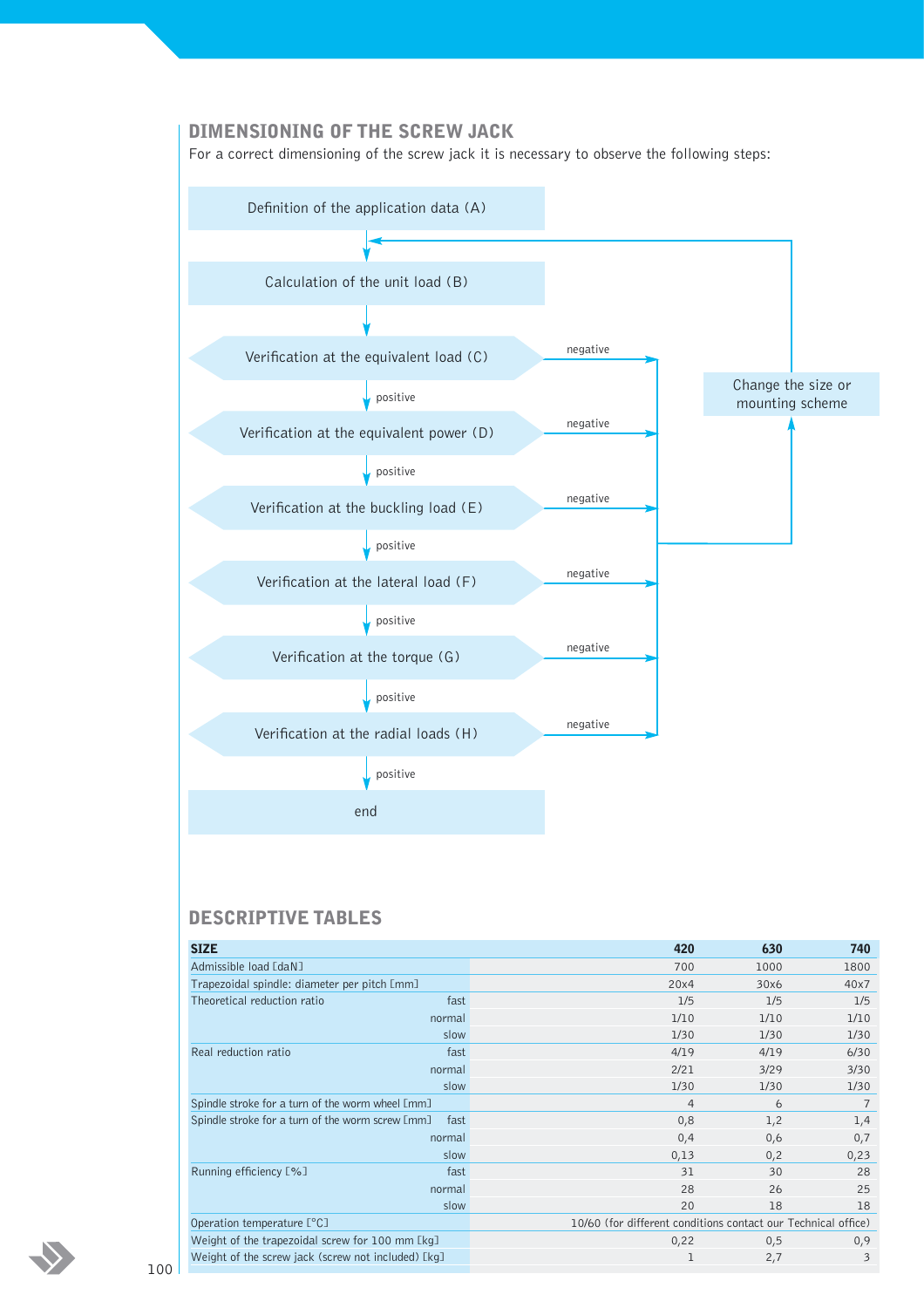## **A - THE APPLICATION DATA**

For a right dimensioning of the screw jacks it is necessary to identity the application data:

LOAD [daN] = the load is identified with the force applied to the translating device of a screw jack. Normally the dimensioning is calculated considering the maximum applicable load (worst case). It is important to consider the load as a vector, which is defined by a modulus, a direction and a sense, the modulus quantifies the force, the direction orients spatially and gives indications on the eccentricity or on possible lateral loads, the sense identifies the traction or compression load.

TRANSLATION SPEED [mm/min] = the translation speed is the load handling speed. From this speed it is possible to calculate the rotation speed of the rotating devices and the necessary handling power. Wear phenomena and the life of the screw jack proportionally depend on the value of the translation speed. Therefore, it is advisable to limit the translation speed as much as possible. NEVER exceed 1500 rpm for the Aleph series.

STROKE [mm] = it is the linear measure used to handle a load. It may not always coincide with the total length of the threaded spindle.

AMBIENT VARIABLES = these values identify the environment and the operating conditions of the screw jack. Among them: temperature, oxidizing and corrosive factors, working and non-working periods, vibrations, maintenance and cleaning, lubrication quality and quantity etc.

MOUNTING SCHEMES = There are several ways of handling a load by means of screw jacks.The schemes on pages 90-91 will show some examples. Choosing a mounting scheme will condition the choice for the size and the power which is necessary for the application.

## **B - THE UNIT LOAD AND THE DESCRIPTIVE TABLES**

According to the **n** number of screw jacks contained in the mounting scheme, it is possible to calculate each screw jack's load by dividing the total load by **n** In case the load is not fairly distributed in all screw jacks, it is recommended to consider the transmission having the heaviest load, by virtue of a dimensioning based on the worst case. According to that value, reading the descriptive tables, it is possible to effect a preliminary selection choosing between the sizes which present an admissible load value higher than the unit load.

## **C - THE EQUIVALENT LOAD**

All the values listed in the catalogue refer to standard use conditions, i.e. a temperature of 20 °C, 50% humidity, foreseen lifetime 10000 cycles, manual handling without shocks and working percentage 10%. For different application conditions, the equivalent load should be calculated: it is the load which would be applied in standard conditions in order to have the same thermal exchange and wear effects, which the real load achieves in the real conditions of use.

It is therefore advisable to calculate the equivalent load according to the following formula

 $C_e = C \cdot f_t \cdot f_a \cdot f_s \cdot f_u \cdot f_d \cdot f_v$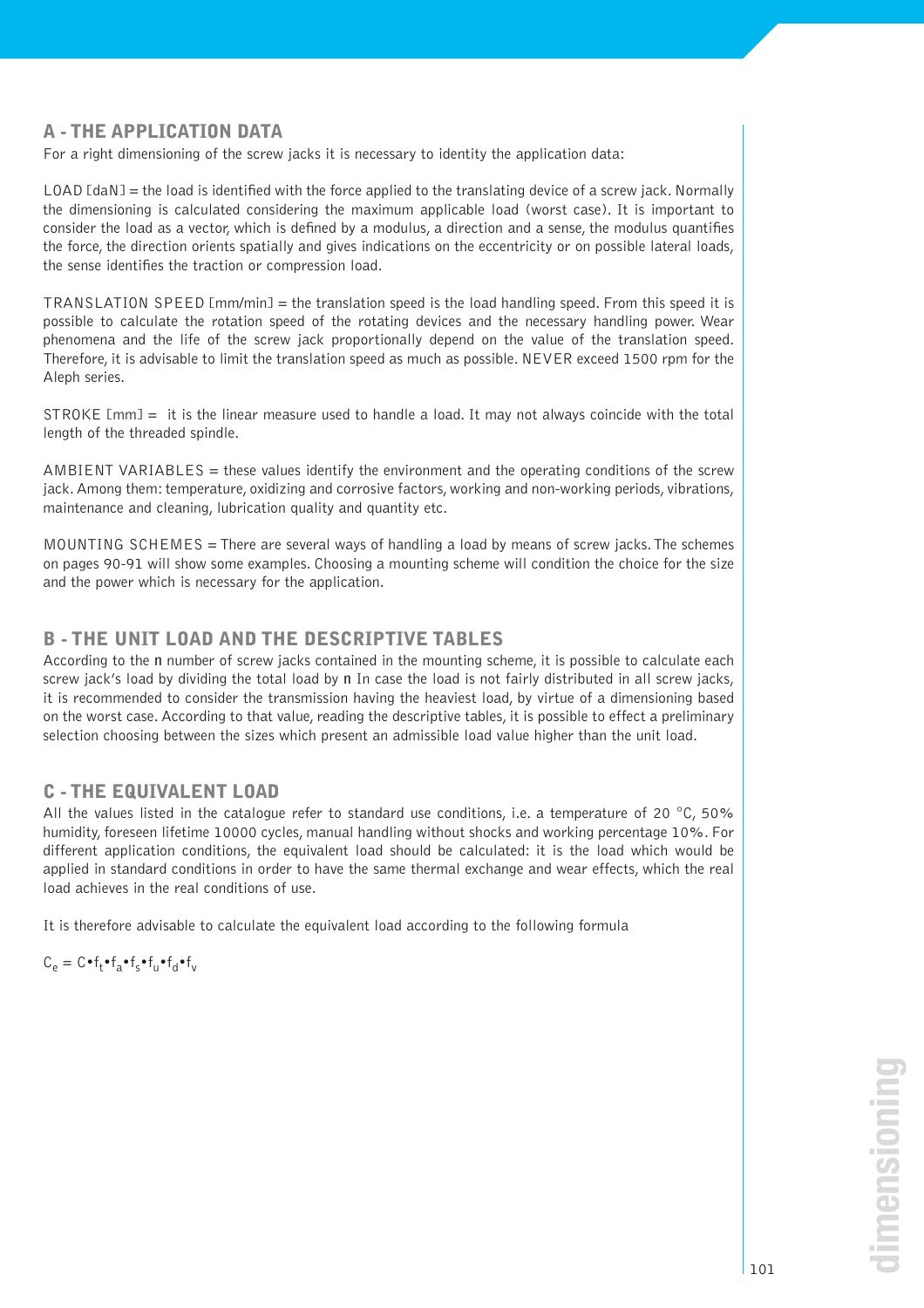#### **The temperature factor f<sub>t</sub>**

By means of the following diagram an  $f_t$  factor can be calculated according to the ambient temperature. In case of temperatures higher than 75 °C we suggest contacting our technical office.



## **The ambient factor fa**

By means of the following table it is possible to calculate the  $f_a$  factor according to the operation conditions.

| Type of load                                          | <b>Ambient factor fa</b> |
|-------------------------------------------------------|--------------------------|
| Light shocks, few insertions, regular movements       |                          |
| Medium shocks, frequent insertions, regular movements |                          |
| High shocks, many insertions, irregular movements     |                          |
|                                                       |                          |

## **The service factor fs**

The service factor f<sub>s</sub> is obtained by evaluating the duty cycle and calculating the operation percentage on that interval. For example a working time of 10 minutes and non working time of 10 minutes correspond to 50%; similarly a working time of 5 minutes and a non working time of 20 minutes correspond to 20%. Based on the working data, choosing the cycle time and the service percentage it is possible to read the  $f_s$  value on the ordinate axis. For Aleph series it is recommended to limit the operation conditions to 50% as the plastic material is a bad heat conductor and it makes its dispersion in the environment slower.



#### **The humidity factor f<sub>u</sub>**

By means of the following diagram, it is possible to calculate the  $f_{\mu}$  factor as a function of the relative ambient humidity. The water absorption of the polymer is translated in a reduction of the strength characteristics and an increase in the shocks strength (resiliency). For humidity higher than 80% it is necessary to contact the technical office.

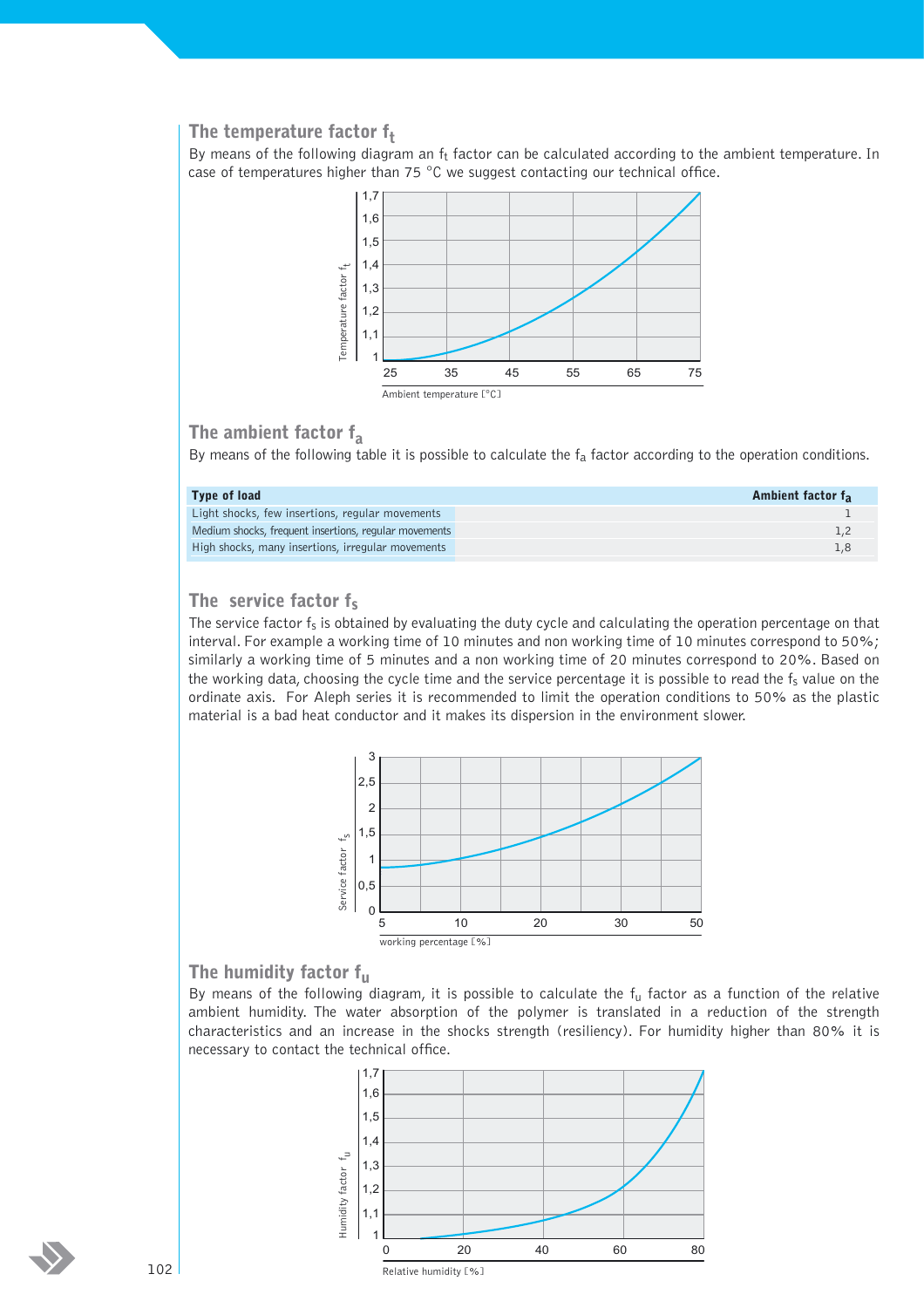## **The duration factor f<sub>d</sub>**

By means of the following diagram it is possible to calculate the  $f<sub>d</sub>$  factor as a function of the expected operating life expressed in cycle numbers.



## The speed factor f<sub>v</sub>

By means of the following diagram it is possible to calculate the  $f<sub>v</sub>$  factor as a function of the input rotation speed on the worm screw expressed in [rpm]. Due to the polymer's physical characteristics, the 1500 rpm speed should never be exceeded, otherwise this could cause very serious wear phenomena.



With the aid of the descriptive tables it is possible to check whether the previously chosen size is able to support an admissible dynamic load equal to the equivalent load. If not it is necessary to effect a second selection.

## **D - THE POWER TABLES AND THE EQUIVALENT POWER**

In the following pages it is possible to find the power tables. Choosing the tables referring to the size selected in paragraph C and putting the equivalent load values as well as the translation speed values in the table, it is possible to obtain the equivalent power  $P_e$  value. If the crossing values fall into the colored area, this means that the application conditions could cause negative phenomena such as overheating and strong wear. It is therefore necessary to reduce the translation speed or to increase the size.

**The equivalent power is not the power requested by the single screw jack, unless the six correction factors**  $f_{t}$ ,  $f_{a}$ ,  $f_{s}$ ,  $f_{u}$ ,  $f_{d}$ , and  $f_{v}$  have a unit value.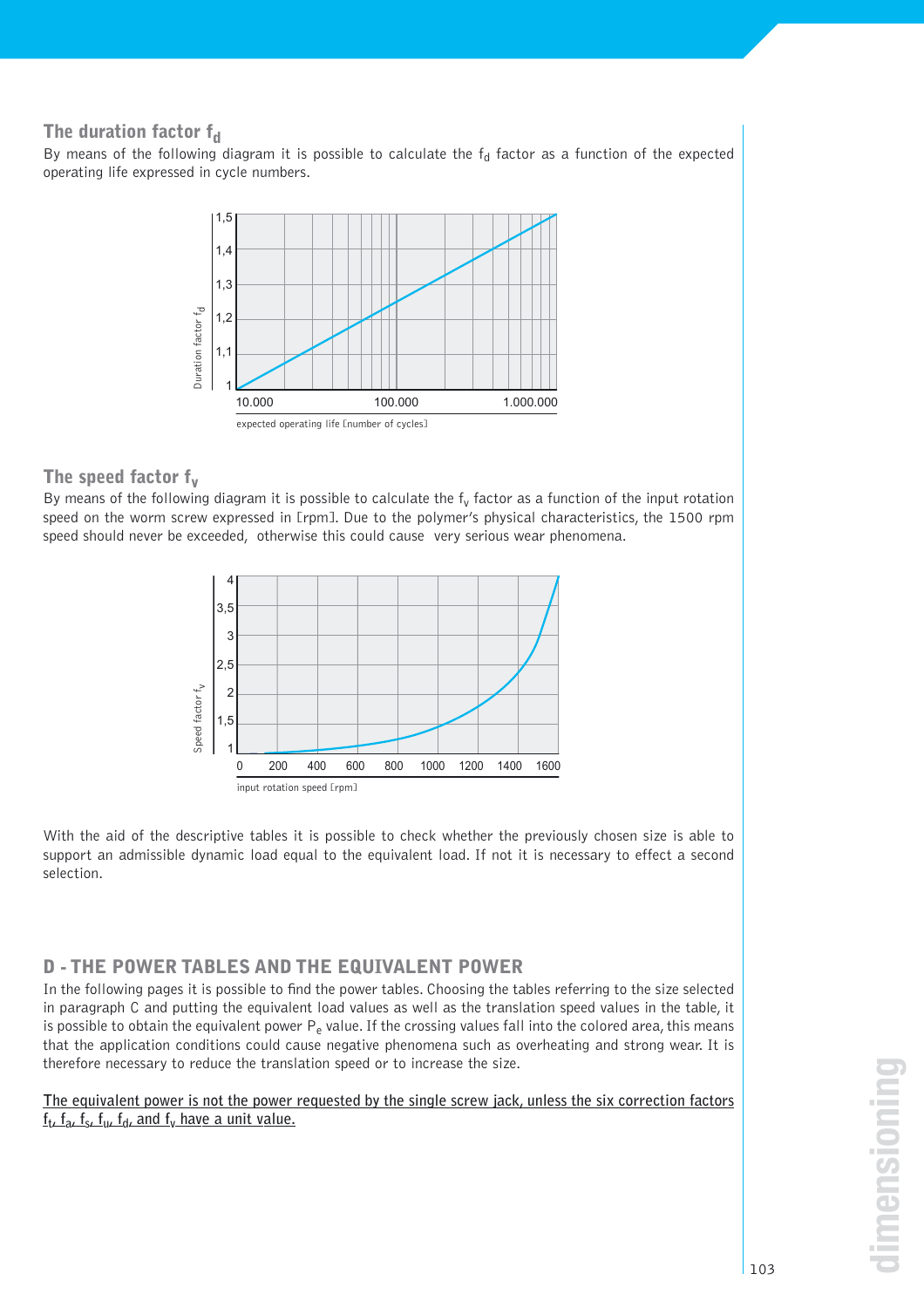#### **E - BUCKLING**

In case of compression load, even occasional, it is necessary to check the buckling structure. Firstly the two support constraints of the screw jack have to be determined: the first one is on the end fitting for the TP models and on the lead nut for the TPR models, while the second one is the way the casing is grounded. Most part of the real cases can be synthesized according to three models, as listed below:

| End fitting - lead nut | Screw jack |
|------------------------|------------|
| Free                   | Fitted-in  |
| Hinge                  | Hinge      |
| Sleeve                 | Fitted-in  |
|                        |            |

Once the Euler case has been determined which most fits to the current application, it is necessary to find in the corresponding diagram the point corresponding to the coordinates (length; load).The sizes suited to the application are those whose curves subtend the above point. In case the size chosen at paragraph D does not meet such requisites it is necessary to choose a higher size. The Euler-Gordon-Rankine curves have been calculated with a factor of safety equal to 4. For applications which can support factors of safety lower than 4 we suggest contacting our technical office.

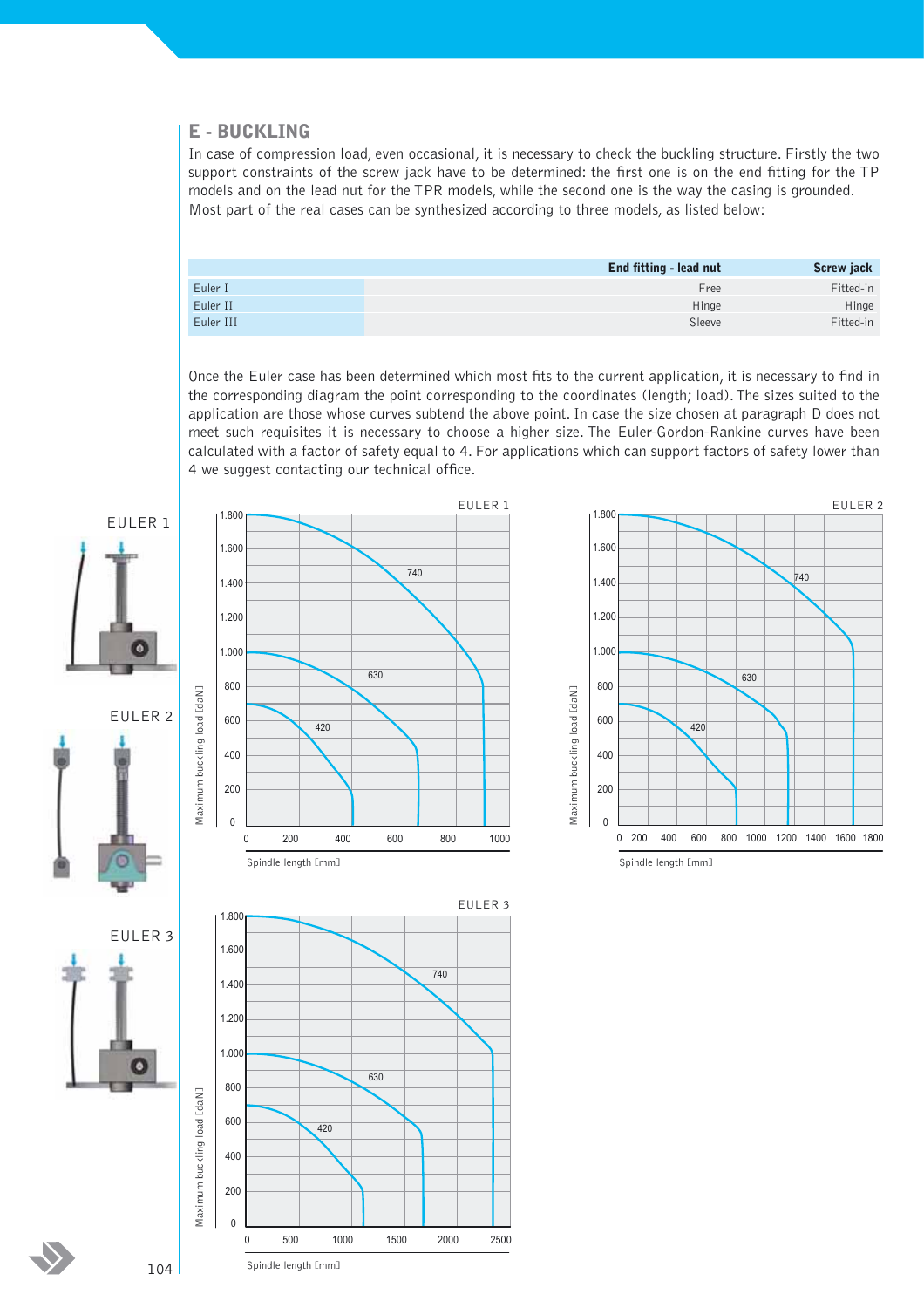## **F - THE LATERAL LOAD**

As stated in the previous paragraphs lateral loads are the main cause of failures. In addition to the misalignment of the threaded spindle and the load, they can be caused by inaccurate mountings which force the threaded spindle in an anomalous position. As a consequence the coupling between lead nut and threaded spindle for the TPR model and between the threaded spindle and the worm wheel for the TP model will be wrong. The application of double serial guides allow, for TP models, a partial correction of the anomalous position of the threaded spindle before contacting the worm wheel. The problem is transformed into an anomalous sliding of the threaded spindle on the guides themselves. In TPR model, it is the outer support nut which contacts the threaded spindle and it is therefore not possible to apply any corrections, unless particular mountings are applied as illustrated in the paragraph "lateral backlash in TPR models". Lateral loads can even derive from an horizontal mounting: the threaded spindle own weight causes a bending of the same becoming in this way a lateral load.The border value for the bending and the consequent lateral load depends on the screw jack size and on the threaded spindle length. It is advisable to contact our technical office in order to foresee the suitable supports.

The following diagrams, which are valid for static loads, show the admissible lateral load value, according to the size and the length of the threaded spindle. For dynamic applications it is necessary to ask to the technical office.



In case the dimension chosen in the previous paragraphs is not enough to support a particular lateral load a suitable size should be chosen.

## **G - THE TORQUE**

At this stage it is possible to calculate the power requested by the assembling scheme.The following formula will be used to calculate this value:

$$
P = \frac{1}{1000} \cdot \frac{n \cdot C \cdot v}{6000 \cdot \eta_m \cdot \eta_c \cdot \eta_s}
$$

where:

 $P =$  needed power  $[KW]$ 

 $n =$  number of screw jacks

 $C =$  unit load  $EdAN$ ]

 $v =$  translation speed [mm/min]

 $\eta_m$  = screw jack running efficiency (see descriptive tables)

 $\eta_c$  = configuration running efficiency = 1 -  $[(N-1) \cdot 0,05]$ , where N is the total number of screw jacks and gear boxes

 $\eta_s$  = structure running efficiency (guides, belts, pulleys, shafts, joints, reducers)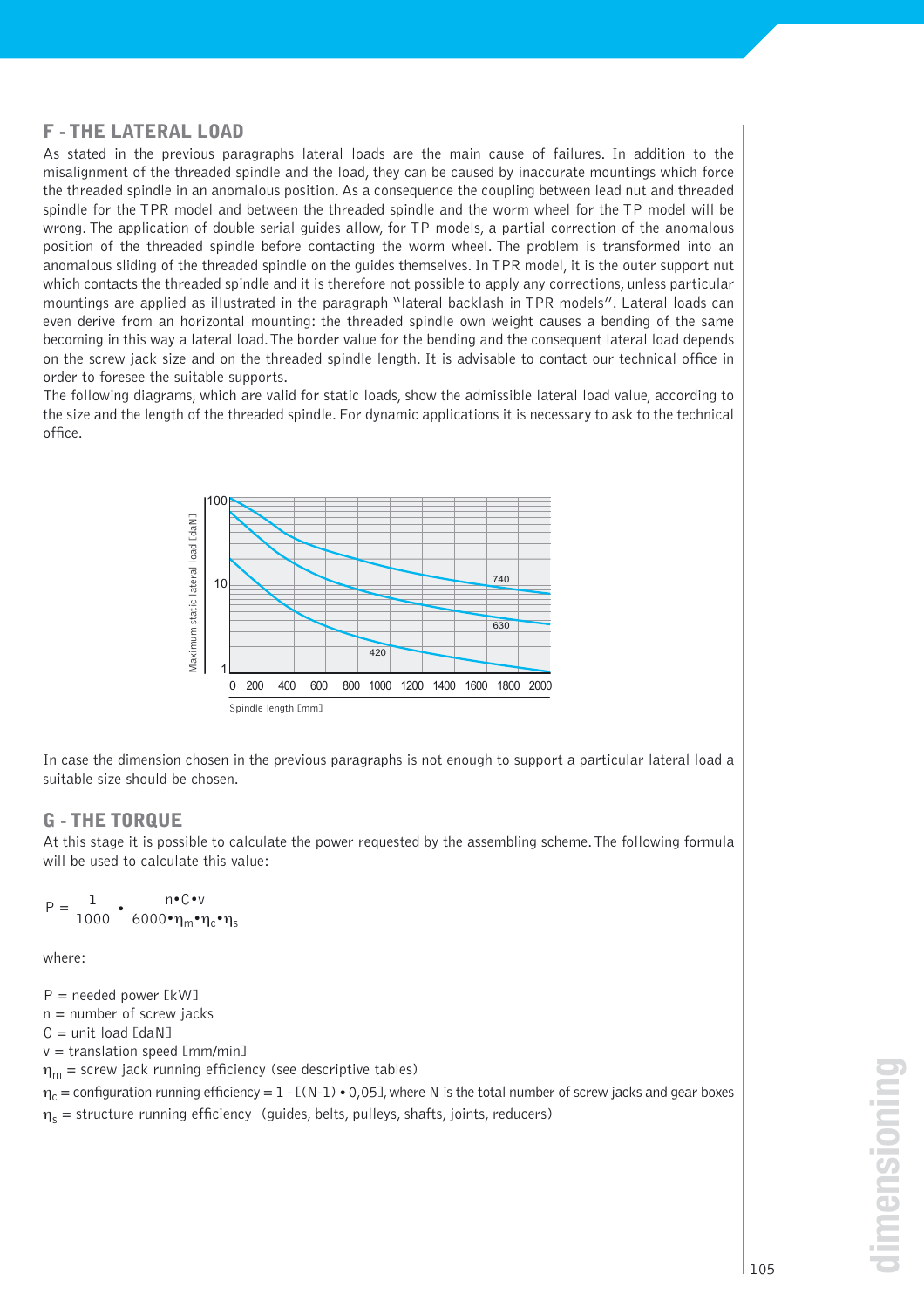In order to complete the calculation of the requested power, it is necessary to calculate the torque which should be transmitted by the drive shaft:

$$
M_{tm} = \frac{955 \cdot P}{\omega_m}
$$

where:

 $M_{tm}$  = is the torque on the drive shaft [daNm]  $P =$  is the motor power [kW]  $\omega_m$  = is the angular speed of the motor [rpm]

According to the applied mounting scheme it is necessary to check that the worm screw will be able to hold out under a possible combined torque.Therefore in the following table the admissible torque values are listed for the worm screws according to their size and expressed as [daNm].



| <b>Size</b>  |        | 420  | 630   | 740  |
|--------------|--------|------|-------|------|
| Fast ratio   | [daNm] | 5,43 | 6,90  | 49   |
| Medium ratio | [daNm] | 5,43 | 15,43 | 12,8 |
| Slow ratio   | [daNm] | 4,18 | 18,31 | 15,4 |

In case the above values be exceeded, it will be necessary to choose a higher size, to change the mounting scheme or to increase the speed, in accordance to what has been indicated in the previous paragraphs.

## **H – RADIAL LOADS**

In the case of radial loads on the worm screw it is necessary to check their strength according to the following table:



In case the above values be exceeded it will be necessary to choose a higher size, to change the mounting scheme or to increase the speed, in accordance to what has been indicated in the previous paragraphs.

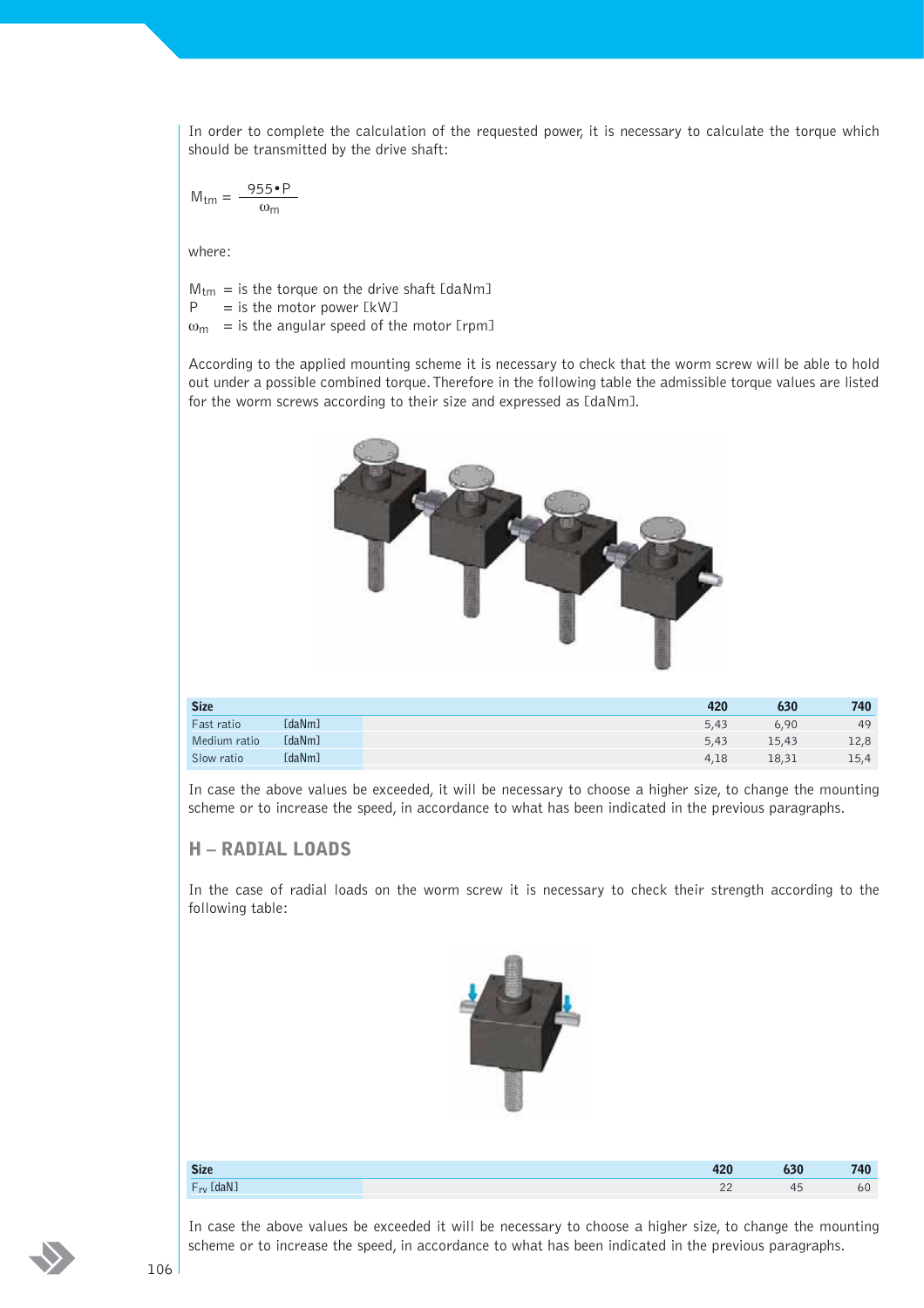# **Size 420**

|            | Ratio 1/5                         |  |                    |                 |                    |                 |                    |                 |                    |                 |                    |                 |
|------------|-----------------------------------|--|--------------------|-----------------|--------------------|-----------------|--------------------|-----------------|--------------------|-----------------|--------------------|-----------------|
| Load [daN] |                                   |  |                    | 700             | 400                |                 | 300                |                 |                    | 200             |                    | 100             |
| Worm       | <b>Threaded</b>                   |  | $P_i$              | $M_{\text{tv}}$ | $P_i$              | $M_{\text{tv}}$ | $P_i$              | $M_{\text{tv}}$ | $P_i$              | $M_{\text{tv}}$ | $P_i$              | $M_{\text{tv}}$ |
| screw      | spindle                           |  | <b>TkW1 [daNm]</b> |                 | <b>TkW1 [daNm]</b> |                 | <b>TkW1 [daNm]</b> |                 | <b>TkW1 [daNm]</b> |                 | <b>TkW1 [daNm]</b> |                 |
| rotation   | rotation                          |  |                    |                 |                    |                 |                    |                 |                    |                 |                    |                 |
| speed      | speed                             |  |                    |                 |                    |                 |                    |                 |                    |                 |                    |                 |
|            | $\omega_{\rm V}$ [rpm] v [mm/min] |  |                    |                 |                    |                 |                    |                 |                    |                 |                    |                 |
| 1500       | 1200                              |  | 0,38               | 0,25            | 0,26               | 0,17            | 0,19               | 0,13            | 0,13               | 0,09            | 0,07               | 0,05            |
| 1000       | 800                               |  | 0,26               | 0,25            | 0,17               | 0,17            | 0,13               | 0,13            | 0,09               | 0,09            | 0,07               | 0,05            |
| 750        | 600                               |  | 0.19               | 0,25            | 0,13               | 0,17            | 0,10               | 0,13            | 0,07               | 0,09            | 0,07               | 0,05            |
| 500        | 400                               |  | 0,13               | 0,25            | 0,09               | 0,17            | 0,07               | 0,13            | 0,07               | 0,09            | 0,07               | 0,05            |
| 300        | 240                               |  | 0,11               | 0,25            | 0,07               | 0,17            | 0,07               | 0,13            | 0,07               | 0,09            | 0,07               | 0,05            |
| 100        | 80                                |  | 0,07               | 0,25            | 0,07               | 0,17            | 0,07               | 0,13            | 0,07               | 0,09            | 0,07               | 0,05            |
| 50         | 40                                |  | 0,07               | 0,25            | 0,07               | 0,17            | 0,07               | 0,13            | 0,07               | 0,09            | 0,07               | 0,05            |

|            | <b>Ratio 1/10</b>                 |  |                    |                 |                    |                 |             |                 |                    |                 |                    |                 |
|------------|-----------------------------------|--|--------------------|-----------------|--------------------|-----------------|-------------|-----------------|--------------------|-----------------|--------------------|-----------------|
| Load [daN] |                                   |  |                    | 700             | 400                |                 | 300         |                 |                    | 200             |                    | 100             |
| Worm       | <b>Threaded</b>                   |  | P <sub>i</sub>     | $M_{\text{tv}}$ | $P_i$              | $M_{\text{tv}}$ | $P_i$       | $M_{\text{tv}}$ | $P_i$              | $M_{\text{tv}}$ | $P_i$              | $M_{\text{tv}}$ |
| screw      | spindle                           |  | <b>TkW1 [daNm]</b> |                 | <b>TkW1 [daNm]</b> |                 | [kW] [daNm] |                 | <b>TkW1 [daNm]</b> |                 | <b>TkW1 [daNm]</b> |                 |
| rotation   | rotation                          |  |                    |                 |                    |                 |             |                 |                    |                 |                    |                 |
| speed      | speed                             |  |                    |                 |                    |                 |             |                 |                    |                 |                    |                 |
|            | $\omega_{\rm v}$ [rpm] v [mm/min] |  |                    |                 |                    |                 |             |                 |                    |                 |                    |                 |
| 1500       | 600                               |  | 0,22               | 0,14            | 0,14               | 0,09            | 0,11        | 0,07            | 0,08               | 0,05            | 0,07               | 0,03            |
| 1000       | 400                               |  | 0.14               | 0,14            | 0,09               | 0,09            | 0,07        | 0,07            | 0,07               | 0,05            | 0,07               | 0,03            |
| 750        | 300                               |  | 0,11               | 0,14            | 0,07               | 0,09            | 0,07        | 0,07            | 0,07               | 0,05            | 0,07               | 0,03            |
| 500        | 200                               |  | 0.07               | 0,14            | 0,07               | 0,09            | 0,07        | 0,07            | 0,07               | 0,05            | 0,07               | 0,03            |
| 300        | 120                               |  | 0.07               | 0,14            | 0,07               | 0,09            | 0,07        | 0,07            | 0,07               | 0,05            | 0,07               | 0,03            |
| 100        | 40                                |  | 0.07               | 0,14            | 0,07               | 0,09            | 0,07        | 0,07            | 0,07               | 0,05            | 0,07               | 0,03            |
| 50         | 20                                |  | 0,07               | 0,14            | 0,07               | 0,09            | 0,07        | 0,07            | 0,07               | 0,05            | 0,07               | 0,03            |

|                                        | <b>Ratio 1/30</b> |  |       |                    |                    |                 |             |                 |                    |                 |                    |                 |
|----------------------------------------|-------------------|--|-------|--------------------|--------------------|-----------------|-------------|-----------------|--------------------|-----------------|--------------------|-----------------|
| Load [daN]                             |                   |  | 700   |                    | 400                |                 | 300         |                 | 200                |                 |                    | 100             |
| Worm                                   | <b>Threaded</b>   |  | $P_i$ | $M_{\text{tv}}$    | $P_i$              | $M_{\text{tv}}$ | $P_i$       | $M_{\text{tv}}$ | $P_i$              | $M_{\text{tv}}$ | $P_i$              | $M_{\text{tv}}$ |
| screw                                  | spindle           |  |       | <b>TkW1 [daNm]</b> | <b>TkW1 [daNm]</b> |                 | [kW] [daNm] |                 | <b>TkW1 [daNm]</b> |                 | <b>TkW1 [daNm]</b> |                 |
| rotation                               | rotation          |  |       |                    |                    |                 |             |                 |                    |                 |                    |                 |
| speed                                  | speed             |  |       |                    |                    |                 |             |                 |                    |                 |                    |                 |
| $\omega$ <sub>v</sub> [rpm] v [mm/min] |                   |  |       |                    |                    |                 |             |                 |                    |                 |                    |                 |
| 1500                                   | 200               |  | 0,11  | 0,07               | 0,07               | 0,05            | 0,07        | 0,03            | 0,07               | 0,03            | 0,07               | 0,03            |
| 1000                                   | 133               |  | 0,07  | 0,07               | 0,07               | 0,05            | 0,07        | 0,03            | 0,07               | 0,03            | 0,07               | 0,03            |
| 750                                    | 100               |  | 0,07  | 0,07               | 0,07               | 0,05            | 0,07        | 0,03            | 0,07               | 0,03            | 0,07               | 0,03            |
| 500                                    | 67                |  | 0,07  | 0,07               | 0,07               | 0,05            | 0,07        | 0,03            | 0,07               | 0,03            | 0,07               | 0,03            |
| 300                                    | 40                |  | 0.07  | 0,07               | 0,07               | 0,05            | 0,07        | 0,03            | 0,07               | 0,03            | 0,07               | 0,03            |
| 100                                    | 13                |  | 0,07  | 0,07               | 0,07               | 0,05            | 0,07        | 0,03            | 0,07               | 0,03            | 0,07               | 0,03            |
| 50                                     | 6,7               |  | 0,07  | 0,07               | 0,07               | 0,05            | 0,07        | 0,03            | 0,07               | 0,03            | 0,07               | 0,03            |
|                                        |                   |  |       |                    |                    |                 |             |                 |                    |                 |                    |                 |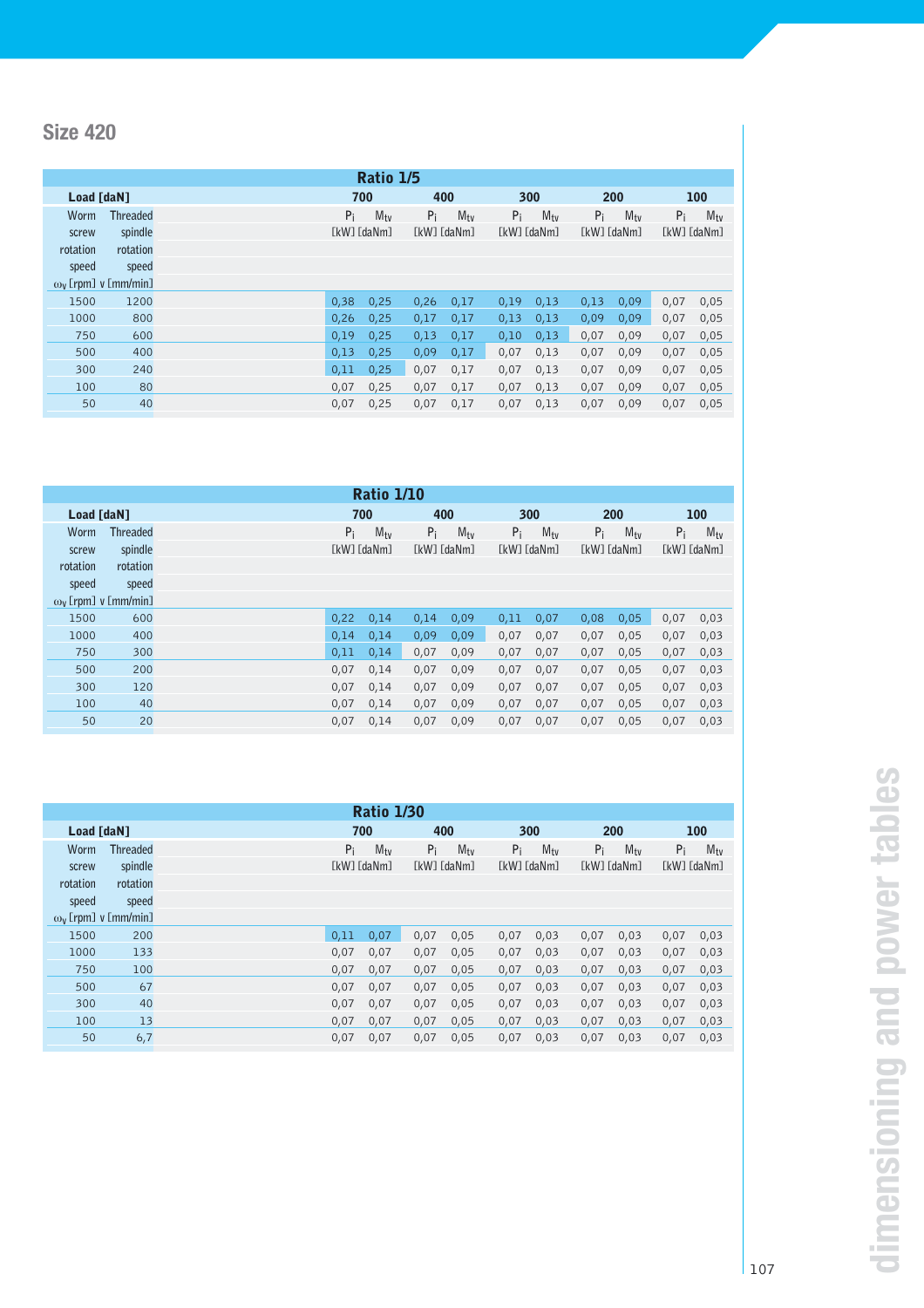## **Size 630**

|                                   |                 | Ratio 1/5 |                    |                 |                    |                 |       |                    |                    |          |
|-----------------------------------|-----------------|-----------|--------------------|-----------------|--------------------|-----------------|-------|--------------------|--------------------|----------|
| Load [daN]                        |                 |           | 1000               |                 | 750                |                 |       | 500                |                    | 250      |
| Worm                              | <b>Threaded</b> |           | $P_i$              | $M_{\text{tv}}$ | $P_i$              | $M_{\text{tv}}$ | $P_i$ | $M_{\text{tv}}$    | $P_i$              | $M_{tv}$ |
| screw                             | spindle         |           | <b>TkW1 [daNm]</b> |                 | <b>TkW1 [daNm]</b> |                 |       | <b>TkW1 [daNm]</b> | <b>TkW1 [daNm]</b> |          |
| rotation                          | rotation        |           |                    |                 |                    |                 |       |                    |                    |          |
| speed                             | speed           |           |                    |                 |                    |                 |       |                    |                    |          |
| $\omega_{\rm v}$ [rpm] v [mm/min] |                 |           |                    |                 |                    |                 |       |                    |                    |          |
| 1500                              | 1800            |           | 0,98               | 0,64            | 0,74               | 0,48            | 0,49  | 0,32               | 0,25               | 0,17     |
| 1000                              | 1200            |           | 0,65               | 0,64            | 0,49               | 0,48            | 0,33  | 0,32               | 0,17               | 0,17     |
| 750                               | 900             |           | 0,49               | 0,64            | 0,37               | 0,48            | 0,25  | 0,32               | 0,13               | 0,17     |
| 500                               | 600             |           | 0,33               | 0,64            | 0,25               | 0,48            | 0,17  | 0,32               | 0,10               | 0,17     |
| 300                               | 360             |           | 0,20               | 0,64            | 0,15               | 0,48            | 0,10  | 0,32               | 0,10               | 0,17     |
| 100                               | 120             |           | 0,10               | 0,64            | 0,10               | 0,48            | 0,10  | 0,32               | 0,10               | 0,17     |
| 50                                | 60              |           | 0,10               | 0,64            | 0,10               | 0,48            | 0,10  | 0,32               | 0,10               | 0,17     |

|             |                                   | <b>Ratio 1/10</b> |                    |                 |                    |                 |                    |                 |                    |                 |
|-------------|-----------------------------------|-------------------|--------------------|-----------------|--------------------|-----------------|--------------------|-----------------|--------------------|-----------------|
| Load [daN]  |                                   |                   | 1000               |                 | 750                |                 | 500                |                 |                    | 250             |
| <b>Worm</b> | <b>Threaded</b>                   |                   | $P_i$              | $M_{\text{tv}}$ | $P_i$              | $M_{\text{tv}}$ | $P_i$              | $M_{\text{tv}}$ | $P_i$              | $M_{\text{tv}}$ |
| screw       | spindle                           |                   | <b>TkW1 [daNm]</b> |                 | <b>TkW1 [daNm]</b> |                 | <b>TkW1 [daNm]</b> |                 | <b>TkW1 [daNm]</b> |                 |
| rotation    | rotation                          |                   |                    |                 |                    |                 |                    |                 |                    |                 |
| speed       | speed                             |                   |                    |                 |                    |                 |                    |                 |                    |                 |
|             | $\omega_{\rm v}$ [rpm] v [mm/min] |                   |                    |                 |                    |                 |                    |                 |                    |                 |
| 1500        | 900                               |                   | 0,57               | 0,37            | 0,43               | 0,28            | 0,29               | 0,19            | 0,16               | 0,10            |
| 1000        | 600                               |                   | 0,38               | 0,37            | 0,29               | 0,28            | 0,20               | 0,19            | 0,10               | 0,10            |
| 750         | 450                               |                   | 0,29               | 0,37            | 0,22               | 0,28            | 0,15               | 0,19            | 0,10               | 0,10            |
| 500         | 300                               |                   | 0,19               | 0,37            | 0,15               | 0,28            | 0,10               | 0,19            | 0,10               | 0,10            |
| 300         | 180                               |                   | 0,12               | 0,37            | 0,10               | 0,28            | 0,10               | 0,19            | 0,10               | 0,10            |
| 100         | 60                                |                   | 0,10               | 0,37            | 0,10               | 0,28            | 0,10               | 0,19            | 0,10               | 0,10            |
| 50          | 30                                |                   | 0,10               | 0,37            | 0,10               | 0,28            | 0,10               | 0,19            | 0,10               | 0,10            |

|            | <b>Ratio 1/30</b>                 |      |       |                 |                    |                 |                    |                 |             |                 |  |  |
|------------|-----------------------------------|------|-------|-----------------|--------------------|-----------------|--------------------|-----------------|-------------|-----------------|--|--|
| Load [daN] |                                   |      | 1000  |                 | 750                |                 |                    | 500             |             | 250             |  |  |
| Worm       | <b>Threaded</b>                   |      | $P_i$ | $M_{\text{tv}}$ | $P_i$              | $M_{\text{tv}}$ | $P_i$              | $M_{\text{tv}}$ | $P_i$       | $M_{\text{tv}}$ |  |  |
| screw      | spindle                           |      |       | [kW] [daNm]     | <b>TkW1 [daNm]</b> |                 | <b>TkW1 [daNm]</b> |                 | [kW] [daNm] |                 |  |  |
| rotation   | rotation                          |      |       |                 |                    |                 |                    |                 |             |                 |  |  |
| speed      | speed                             |      |       |                 |                    |                 |                    |                 |             |                 |  |  |
|            | $\omega_{\rm V}$ [rpm] v [mm/min] |      |       |                 |                    |                 |                    |                 |             |                 |  |  |
| 1500       | 300                               | 0,28 |       | 0,18            | 0,22               | 0,14            | 0,14               | 0,09            | 0,07        | 0,05            |  |  |
| 1000       | 200                               | 0,19 |       | 0,18            | 0,14               | 0,14            | 0,10               | 0,09            | 0,07        | 0,05            |  |  |
| 750        | 150                               | 0,14 |       | 0,18            | 0,11               | 0,14            | 0,07               | 0,09            | 0,07        | 0,05            |  |  |
| 500        | 100                               | 0,10 |       | 0,18            | 0,07               | 0,14            | 0,07               | 0,09            | 0,07        | 0,05            |  |  |
| 300        | 60                                | 0,07 |       | 0,18            | 0,07               | 0,14            | 0,07               | 0,09            | 0,07        | 0,05            |  |  |
| 100        | 20                                | 0,07 |       | 0,18            | 0,07               | 0,14            | 0,07               | 0,09            | 0,07        | 0,05            |  |  |
| 50         | 10                                | 0,07 |       | 0,18            | 0,07               | 0,14            | 0,07               | 0,09            | 0,07        | 0,05            |  |  |
|            |                                   |      |       |                 |                    |                 |                    |                 |             |                 |  |  |

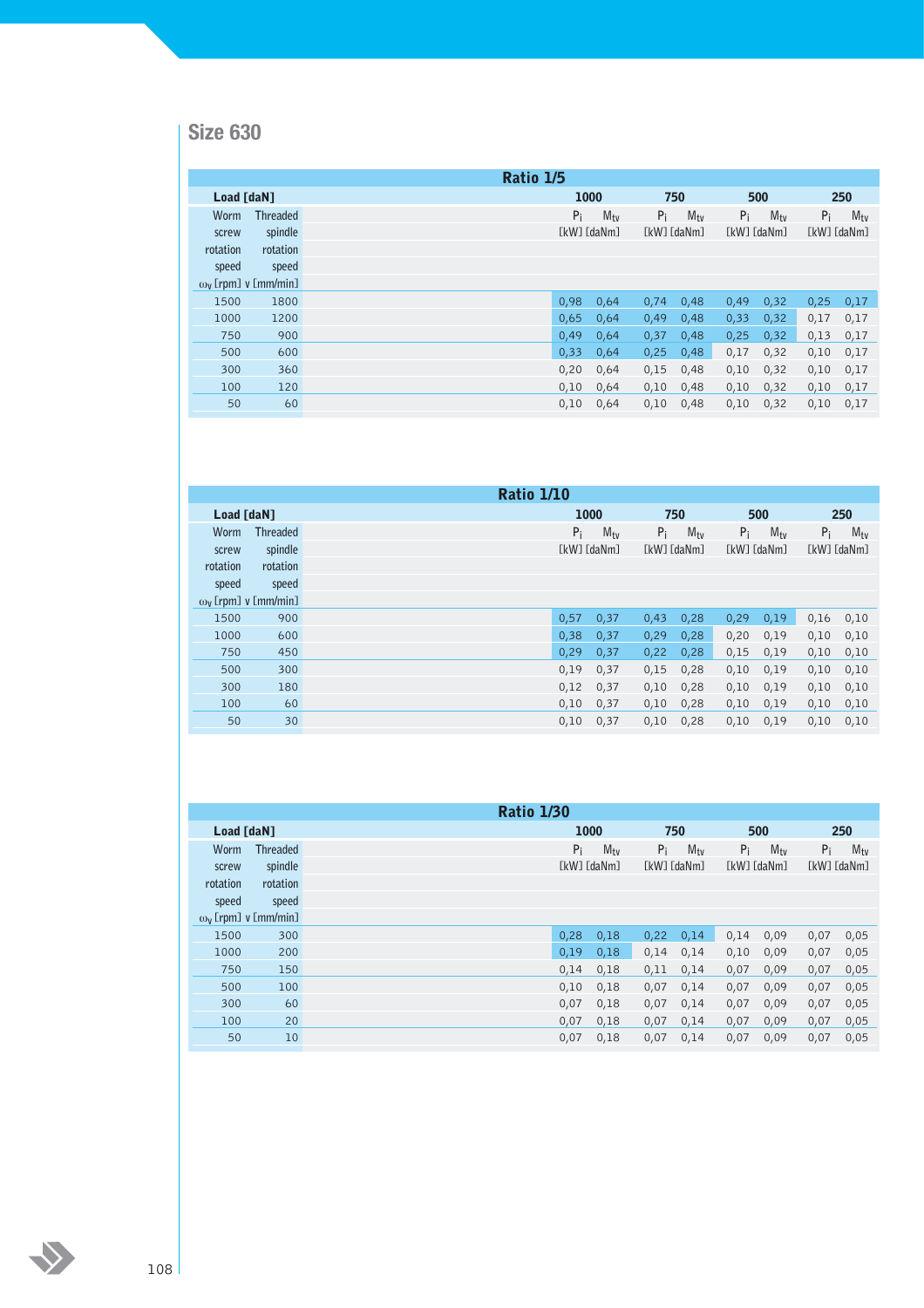# **Size 740**

|                                   |                 | Ratio 1/5 |       |                    |                    |                 |                    |                 |                    |                 |
|-----------------------------------|-----------------|-----------|-------|--------------------|--------------------|-----------------|--------------------|-----------------|--------------------|-----------------|
| Load [daN]                        |                 |           | 1800  |                    | 1500               |                 |                    | 1000            |                    | 500             |
| Worm                              | <b>Threaded</b> |           | $P_i$ | $M_{\text{tv}}$    | $P_i$              | $M_{\text{tv}}$ | $P_i$              | $M_{\text{tv}}$ | $P_i$              | $M_{\text{tv}}$ |
| screw                             | spindle         |           |       | <b>TkW1 [daNm]</b> | <b>TkW1 [daNm]</b> |                 | <b>TkW1 [daNm]</b> |                 | <b>TkW1 [daNm]</b> |                 |
| rotation                          | rotation        |           |       |                    |                    |                 |                    |                 |                    |                 |
| speed                             | speed           |           |       |                    |                    |                 |                    |                 |                    |                 |
| $\omega_{\rm V}$ [rpm] v [mm/min] |                 |           |       |                    |                    |                 |                    |                 |                    |                 |
| 1500                              | 2100            |           | 2,45  | 1,59               | 1,84               | 1,20            | 1,23               | 0,80            | 0,62               | 0,40            |
| 1000                              | 1400            |           | 1,64  | 1,59               | 1,23               | 1,20            | 0,82               | 0,80            | 0,41               | 0,40            |
| 750                               | 1050            |           | 1,23  | 1,59               | 0,92               | 1,20            | 0,62               | 0,80            | 0,31               | 0,40            |
| 500                               | 700             |           | 0,82  | 1,59               | 0,62               | 1,20            | 0,41               | 0,80            | 0,21               | 0,40            |
| 300                               | 420             |           | 0,49  | 1,59               | 0,37               | 1,20            | 0,25               | 0,80            | 0,13               | 0,40            |
| 100                               | 140             |           | 0,17  | 1,59               | 0,13               | 1,20            | 0,10               | 0,80            | 0,10               | 0,40            |
| 50                                | 70              |           | 0,10  | 1,59               | 0,10               | 1,20            | 0,10               | 0,80            | 0,10               | 0,40            |

|            |                                   | <b>Ratio 1/10</b> |                    |                 |                    |                 |                    |                 |                    |                 |
|------------|-----------------------------------|-------------------|--------------------|-----------------|--------------------|-----------------|--------------------|-----------------|--------------------|-----------------|
| Load [daN] |                                   |                   | 1800               |                 | 1500               |                 |                    | 1000            |                    | 500             |
| Worm       | <b>Threaded</b>                   |                   | $P_i$              | $M_{\text{tv}}$ | $P_i$              | $M_{\text{tv}}$ | $P_i$              | $M_{\text{tv}}$ | $P_i$              | $M_{\text{tv}}$ |
| screw      | spindle                           |                   | <b>TkW1 [daNm]</b> |                 | <b>TkW1 [daNm]</b> |                 | <b>TkW1 [daNm]</b> |                 | <b>TkW1 [daNm]</b> |                 |
| rotation   | rotation                          |                   |                    |                 |                    |                 |                    |                 |                    |                 |
| speed      | speed                             |                   |                    |                 |                    |                 |                    |                 |                    |                 |
|            | $\omega_{\rm v}$ [rpm] v [mm/min] |                   |                    |                 |                    |                 |                    |                 |                    |                 |
| 1500       | 1050                              |                   | 1,40               | 0,90            | 1,05               | 0,67            | 0,70               | 0,45            | 0,35               | 0,23            |
| 1000       | 700                               |                   | 0,92               | 0,90            | 0,69               | 0,67            | 0,46               | 0,45            | 0,23               | 0,23            |
| 750        | 525                               |                   | 0,70               | 0,90            | 0,52               | 0,67            | 0,35               | 0,45            | 0,18               | 0,23            |
| 500        | 350                               |                   | 0,46               | 0,90            | 0,35               | 0,67            | 0,23               | 0,45            | 0,12               | 0,23            |
| 300        | 210                               |                   | 0,28               | 0,90            | 0,21               | 0,67            | 0,14               | 0,45            | 0,10               | 0,23            |
| 100        | 70                                |                   | 0,10               | 0,90            | 0,10               | 0,67            | 0,10               | 0,45            | 0,10               | 0,23            |
| 50         | 35                                |                   | 0,10               | 0,90            | 0,10               | 0,67            | 0,10               | 0,45            | 0,10               | 0,23            |

|                                   |                 | <b>Ratio 1/30</b> |       |                    |                    |                 |                    |                 |                    |                 |
|-----------------------------------|-----------------|-------------------|-------|--------------------|--------------------|-----------------|--------------------|-----------------|--------------------|-----------------|
| Load [daN]                        |                 |                   | 1800  |                    | 1500               |                 |                    | 1000            |                    | 500             |
| Worm                              | <b>Threaded</b> |                   | $P_i$ | $M_{\text{tv}}$    | $P_i$              | $M_{\text{tv}}$ | P <sub>i</sub>     | $M_{\text{tv}}$ | $P_i$              | $M_{\text{tv}}$ |
| screw                             | spindle         |                   |       | <b>TkW1 [daNm]</b> | <b>TkW1 [daNm]</b> |                 | <b>TkW1 [daNm]</b> |                 | <b>TkW1 [daNm]</b> |                 |
| rotation                          | rotation        |                   |       |                    |                    |                 |                    |                 |                    |                 |
| speed                             | speed           |                   |       |                    |                    |                 |                    |                 |                    |                 |
| $\omega_{\rm V}$ [rpm] v [mm/min] |                 |                   |       |                    |                    |                 |                    |                 |                    |                 |
| 1500                              | 350             | 0,63              |       | 0,41               | 0,48               | 0,31            | 0,32               | 0,21            | 0,17               | 0,11            |
| 1000                              | 233             | 0,42              |       | 0,41               | 0,32               | 0,31            | 0,21               | 0,21            | 0,11               | 0,11            |
| 750                               | 175             | 0,32              |       | 0,41               | 0,24               | 0,31            | 0,16               | 0,21            | 0,08               | 0,11            |
| 500                               | 117             | 0,21              |       | 0,41               | 0,16               | 0,31            | 0,11               | 0,21            | 0,07               | 0,11            |
| 300                               | 70              | 0,13              |       | 0,41               | 0,10               | 0,31            | 0,07               | 0,21            | 0,07               | 0,11            |
| 100                               | 23              | 0,07              |       | 0,41               | 0,07               | 0,31            | 0,07               | 0,21            | 0,07               | 0,11            |
| 50                                | 11,7            | 0,07              |       | 0,41               | 0,07               | 0,31            | 0,07               | 0,21            | 0,07               | 0,11            |
|                                   |                 |                   |       |                    |                    |                 |                    |                 |                    |                 |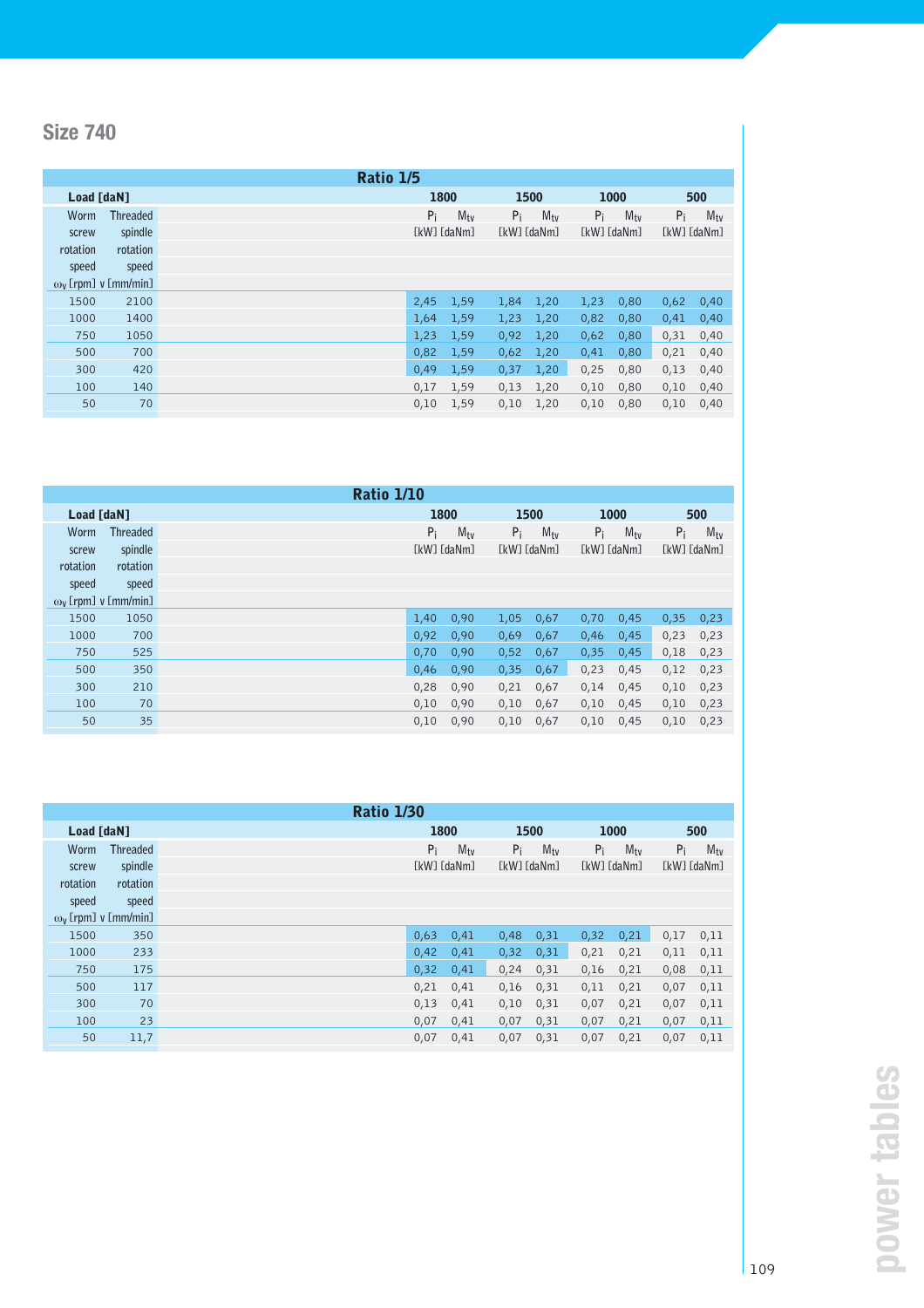





|                                     | *∣               |        |        |
|-------------------------------------|------------------|--------|--------|
|                                     | TP - XTP Models* |        |        |
| <b>Size</b>                         | 420              | 630    | 740    |
| A                                   | 150              | 206    | 270    |
| A1                                  | 100              | 126    | 160    |
| A2                                  | 80               | 102    | 130    |
| A3                                  | 10               | 12     | 15     |
| A4                                  | 7,5              | 12     | 15     |
| A <sub>6</sub>                      | 99               | 125    | 159    |
| $\sf B$                             | 4x4x20           | 6x6x30 | 8x7x40 |
| C1                                  | 15               | 20     | 25     |
| $d \emptyset j6$                    | 12               | 20     | 25     |
| DØ                                  | 20x4             | 30x6   | 40x7   |
| D1Ø                                 | 43               | 59     | 69     |
| D <sub>2</sub> Ø                    | 44               | 60     | 70     |
| D3Ø                                 | 52               | 56     | 80     |
| $\mathsf E$                         | 100              | 155    | 195    |
| E1                                  | 85               | 131    | 165    |
| E2                                  | 32,5             | 45     | 50     |
| E3                                  | 37,5             | 60     | 75     |
| $F \emptyset$                       | 9                | 11     | 13     |
| F1                                  | M6x10            | M6x10  | M8x10  |
| F4                                  | M5x10            | M6x12  | M8x15  |
| $\boldsymbol{\mathsf{H}}$           | 30               | 50     | 70     |
| L                                   | 25               | 40     | 55     |
| $\mathbb{M}$ $\mathbb{C}^{\circ}$ ] | 30               | 45     | 30     |
| $\mathsf S$                         | 70               | 90     | 120    |
| S <sub>1</sub>                      | 35               | 45     | 60     |
| S <sub>2</sub>                      | 20               | 25     | 35     |

\* XTP Model: stainless steel version

**Series construction models**



S model



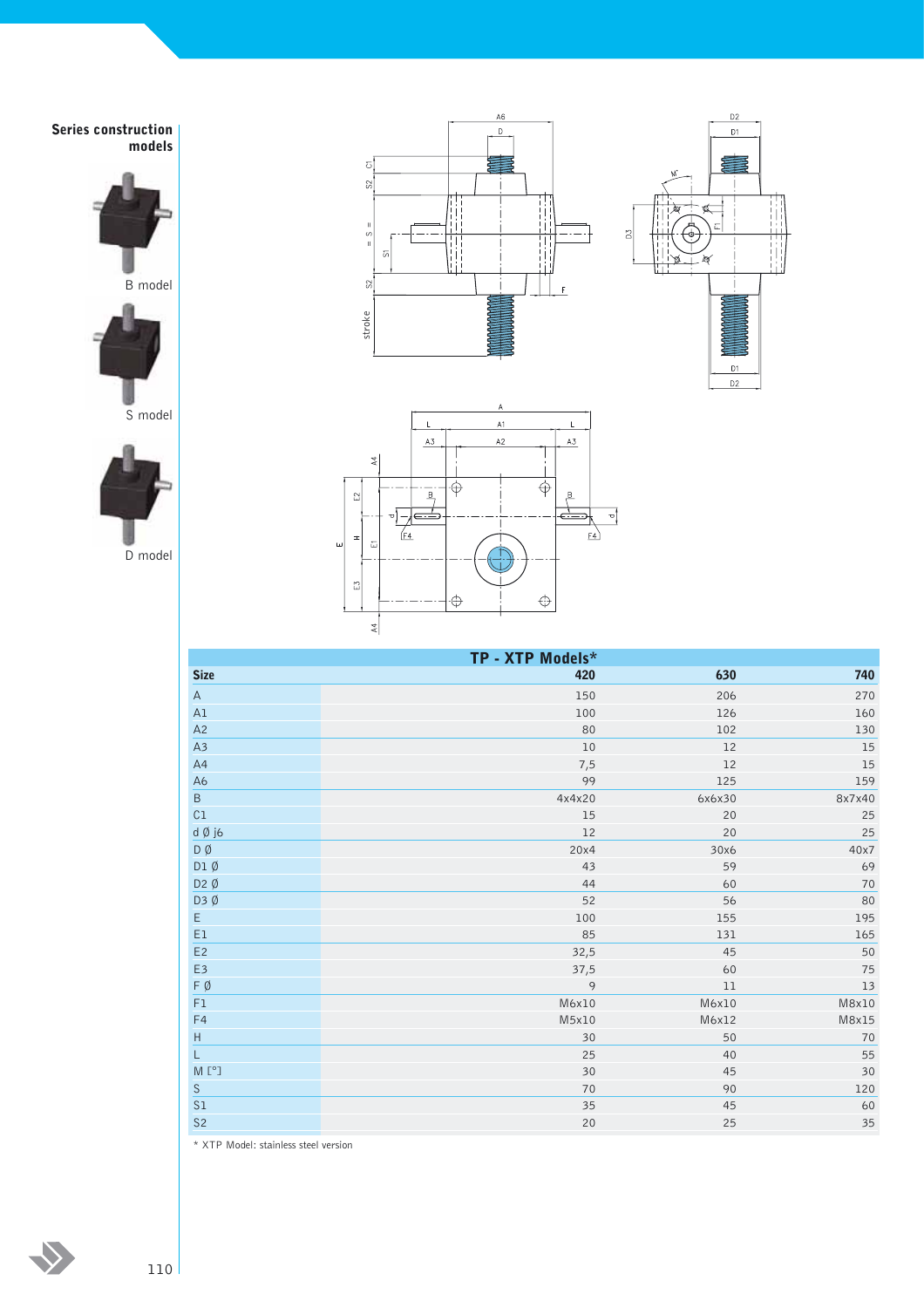**Series construction models**





S model

D model







| <b>TPR - XTPR Models*</b> |           |                |         |  |  |  |  |
|---------------------------|-----------|----------------|---------|--|--|--|--|
| <b>Size</b>               | 420       | 630            | 740     |  |  |  |  |
| $\mathsf{A}$              | 150       | 206            | 270     |  |  |  |  |
| A1                        | 100       | 126            | 160     |  |  |  |  |
| A2                        | 80        | 102            | 130     |  |  |  |  |
| A3                        | 10        | 12             | 15      |  |  |  |  |
| A4                        | 7,5       | 12             | 15      |  |  |  |  |
| A <sub>6</sub>            | 99        | 125            | 159     |  |  |  |  |
| $\mathsf B$               | 4x4x20    | 6x6x30         | 8x7x40  |  |  |  |  |
| C1                        | 15        | 20             | 25      |  |  |  |  |
| dØj6                      | $12$      | 20             | 25      |  |  |  |  |
| DØ                        | 20x4      | 30x6           | 40x7    |  |  |  |  |
| D1Ø                       | 43        | 59             | 69      |  |  |  |  |
| $D2 \emptyset$            | 44        | 60             | 70      |  |  |  |  |
| $D3 \emptyset$            | 52        | 56             | 80      |  |  |  |  |
| $D4 \emptyset$            | 45        | 64             | 78      |  |  |  |  |
| $D5 \emptyset$            | 60        | 80             | 96      |  |  |  |  |
| E                         | 100       | 155            | 195     |  |  |  |  |
| E1                        | 85        | 131            | 165     |  |  |  |  |
| E2                        | 32,5      | 45             | 50      |  |  |  |  |
| E <sub>3</sub>            | 37,5      | 60             | 75      |  |  |  |  |
| FØ                        | $\,$ $\,$ | 11             | 13      |  |  |  |  |
| F1                        | M6x10     | M6x10          | M8x10   |  |  |  |  |
| F3 (4 holes)              | $\,$ $\,$ | $\overline{7}$ | $\circ$ |  |  |  |  |
| F4                        | M5x10     | M6x12          | M8x15   |  |  |  |  |
| H                         | 30        | 50             | 70      |  |  |  |  |
| $\mathsf L$               | 25        | 40             | 55      |  |  |  |  |
| $M \Gamma^{\circ}$ ]      | $30$      | 45             | 30      |  |  |  |  |
| $\mathsf S$               | 70        | 90             | 120     |  |  |  |  |
| S1                        | 35        | 45             | 60      |  |  |  |  |
| S <sub>2</sub>            | $20\,$    | 25             | 35      |  |  |  |  |
| S <sub>4</sub>            | $12\,$    | 14             | 16      |  |  |  |  |
| S <sub>5</sub>            | 45        | 48             | 75      |  |  |  |  |
| S7                        | 125       | 160            | 215     |  |  |  |  |
| S <sub>8</sub>            | 60        | 68             | 100     |  |  |  |  |
|                           |           |                |         |  |  |  |  |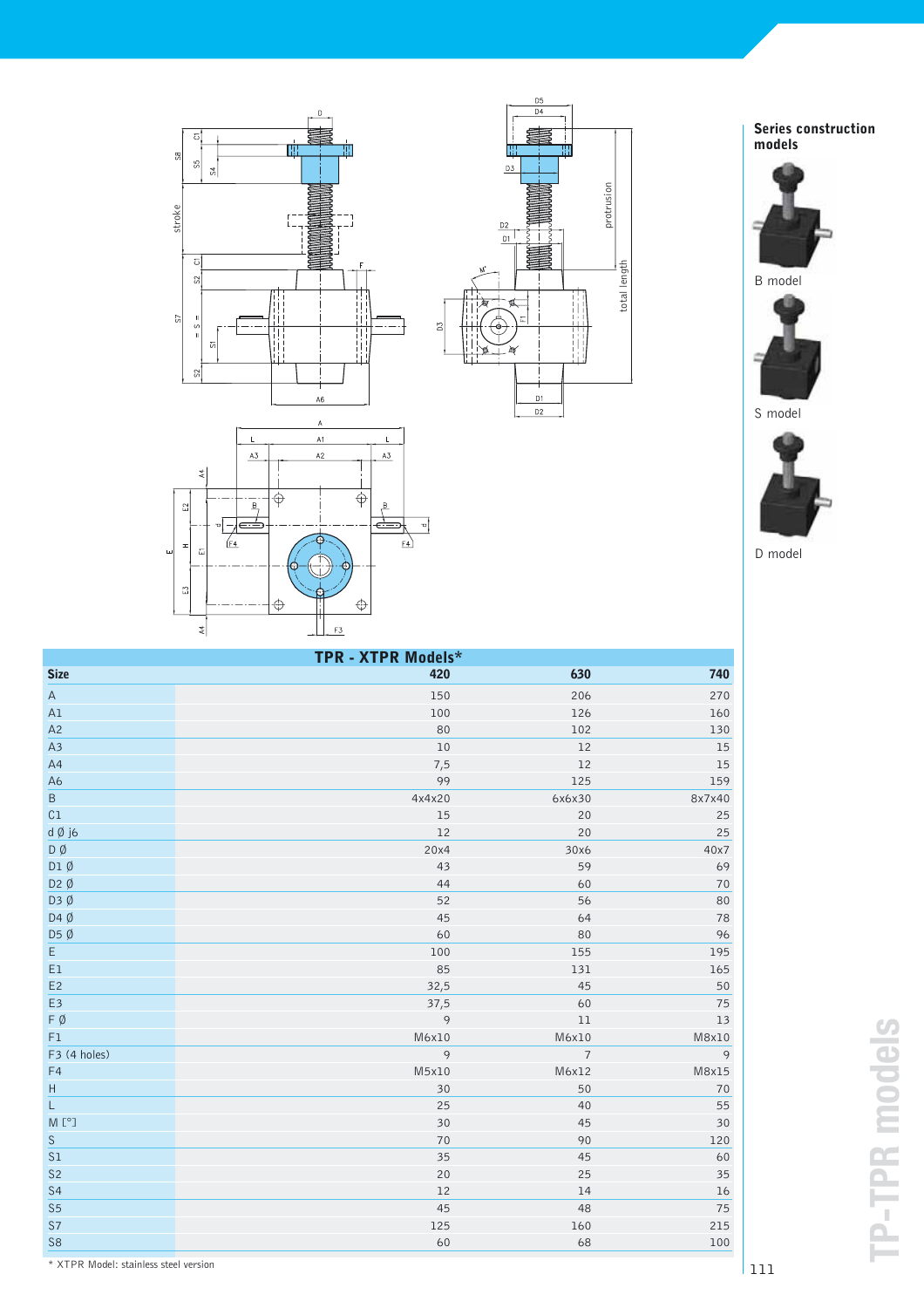

 $\boxed{5}$ ਠ[



 $\Xi$ 

ਨ $\vert$ 

菖









|                  | End fittings - $X^*$ |        |        |
|------------------|----------------------|--------|--------|
| <b>Size</b>      | 420                  | 630    | 740    |
| C1               | 15                   | 20     | 25     |
| DØ               | 15                   | 20     | 30     |
| $D_1$ Ø          | 79                   | 89     | 109    |
| D <sub>2</sub> Ø | 60                   | 67     | 85     |
| D3Ø              | 39                   | 46     | 60     |
| $D4 \emptyset$   | 14x2                 | 20x2,5 | 30x3,5 |
| D5Ø              | 38                   | 48     | 68     |
| D6 Ø             | 20x1,5               | 30x2   | 39x3   |
| D7 k6            | 15                   | 20     | 25     |
| D12              | 20x4                 | 30x6   | 40x7   |
| F1 (4 holes)     | 11                   | 12     | 13     |
| L1               | 21                   | 23     | 30     |
| L2               | 8                    | 10     | 15     |
| L3               | 20                   | 30     | 30     |
| L4               | 25                   | 30     | 45     |
| L6               | 35                   | 45     | 55     |
| L7               | 40                   | 50     | 70     |
| L8               | 10                   | 10     | $10$   |
| L9               | 75                   | 95     | 125    |
| L10              | 20                   | 25     | 30     |
| L11              | 70                   | 80     | 100    |

\* X Model: stainless steel version

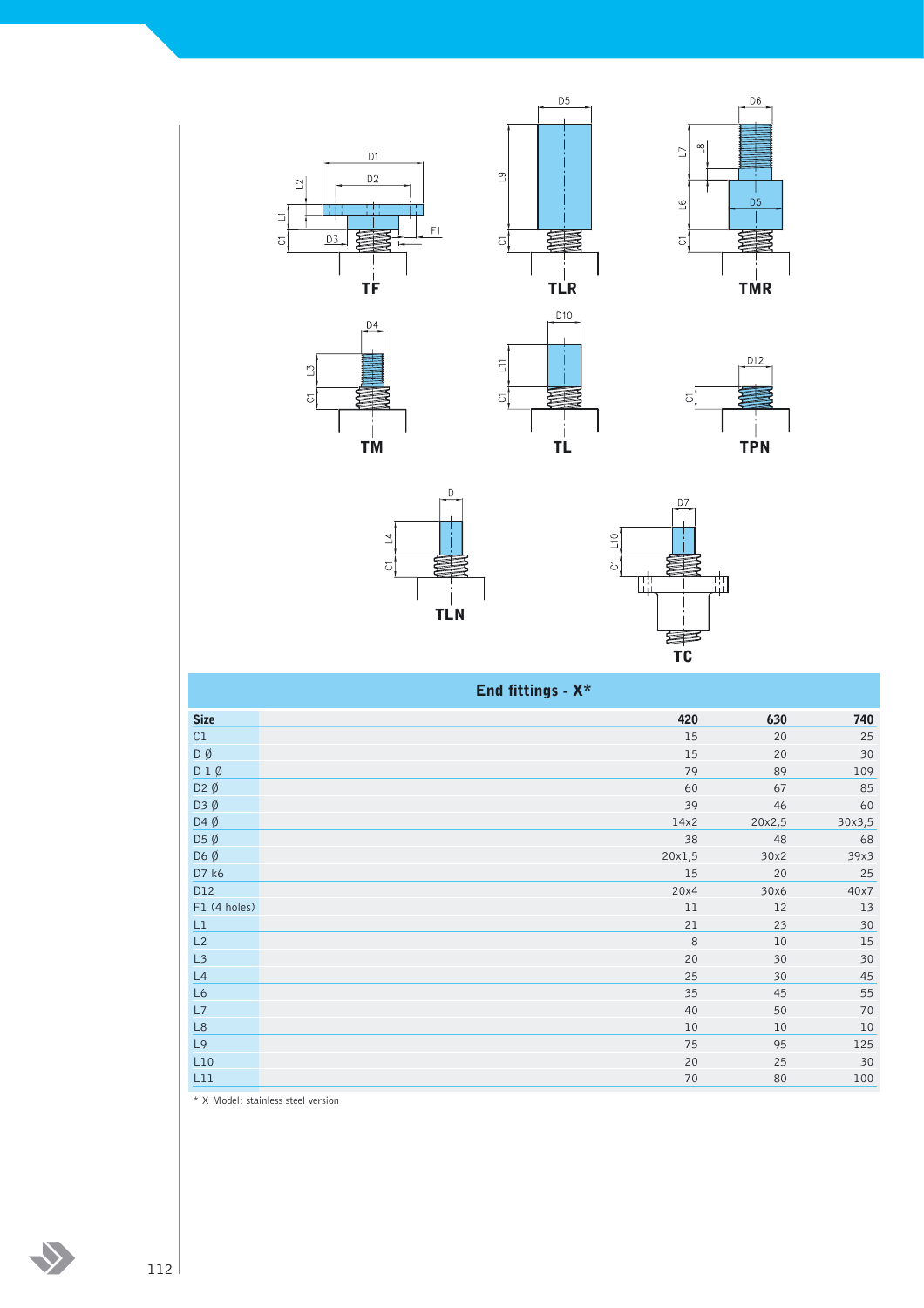







|                  | End fittings - $X^*$ |     |         |
|------------------|----------------------|-----|---------|
| <b>Size</b>      | 420                  | 630 | 740     |
| C1               | 15                   | 20  | 25      |
| CH               | 19                   | 30  | $41***$ |
| $D5 \emptyset$   | 38                   | 48  | 68      |
| D8Ø              | 20                   | 34  | 48      |
| D9Ø              | 32                   | 50  | $70***$ |
| $D11 \emptyset$  | 22                   | 34  | $50**$  |
| E,               | 24                   | 40  | 55      |
| E1               | 24                   | 40  | 55      |
| FØH9             | 10                   | 14  | 22      |
| F2 Ø H9          | 20                   | 25  | 35      |
| F <sub>3</sub> Ø | 12                   | 20  | 30      |
| $F4 \emptyset$   | 12                   | 20  | $30**$  |
| G                | 12                   | 20  | 30      |
| H                | 48                   | 80  | 110     |
| H1               | 14                   | 25  | 38      |
| H <sub>2</sub>   | 18                   | 30  | 38      |
| H3               | 24                   | 40  | 54      |
| H4               | 50                   | 77  | $110**$ |
| H <sub>5</sub>   | 16                   | 25  | $35***$ |
| H <sub>6</sub>   | 6, 5                 | 10  | $15***$ |
| H7               | 17                   | 27  | $36***$ |
| L.               | 50                   | 60  | 80      |
| L5               | 40                   | 50  | 70      |
| L6               | 35                   | 45  | 55      |
| S                | 14                   | 20  | 30      |
| S <sub>1</sub>   | 25                   | 30  | 40      |
| S <sub>2</sub>   | 12                   | 18  | $25***$ |
| S <sub>3</sub>   | 16                   | 25  | $37**$  |
| $\alpha$ [°]     | 13                   | 14  | $17***$ |

\* X Model: stainless steel version

\*\* Not available in stainless steel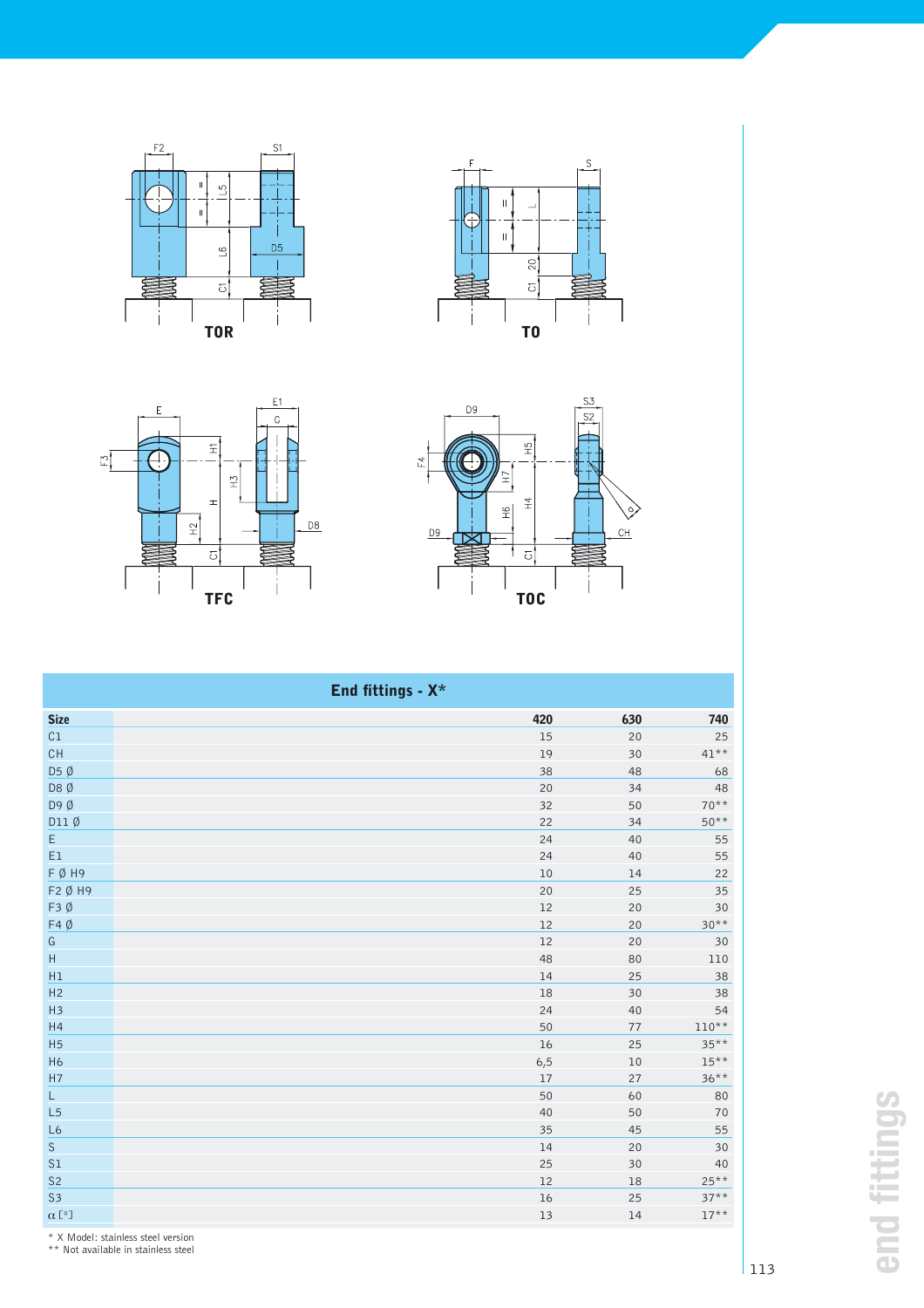#### **Series construction models**



MBD model











MBD model



MBS model



MD model



MS model







MD model



MS model









| <b>MTP-MTPR Models</b> |                   |    |              |     |                 |                |                |    |     |                |    |      |
|------------------------|-------------------|----|--------------|-----|-----------------|----------------|----------------|----|-----|----------------|----|------|
| <b>Size</b>            | <b>IEC Flange</b> |    | D9 H7 D10 H7 | D11 | D <sub>12</sub> | F6             | L <sub>2</sub> | L4 | L5  | R1             | S9 |      |
| 420                    | 63 B <sub>5</sub> |    | 95           | 115 | 140             | M <sub>8</sub> | 15             | 23 | 80  | $\overline{4}$ | 4  | 12.8 |
| 630                    | 71 B <sub>5</sub> | 14 | 110          | 130 | 160             | M <sub>8</sub> | 20             | 30 | 96  | 4              | 5  | 16,3 |
| 740                    | 80 B <sub>5</sub> | 19 | 130          | 165 | 200             | M10            | 25             | 40 | 120 | 5              | 6  | 21,8 |

For non quoted dimensions see to the relative tables on pages 110-111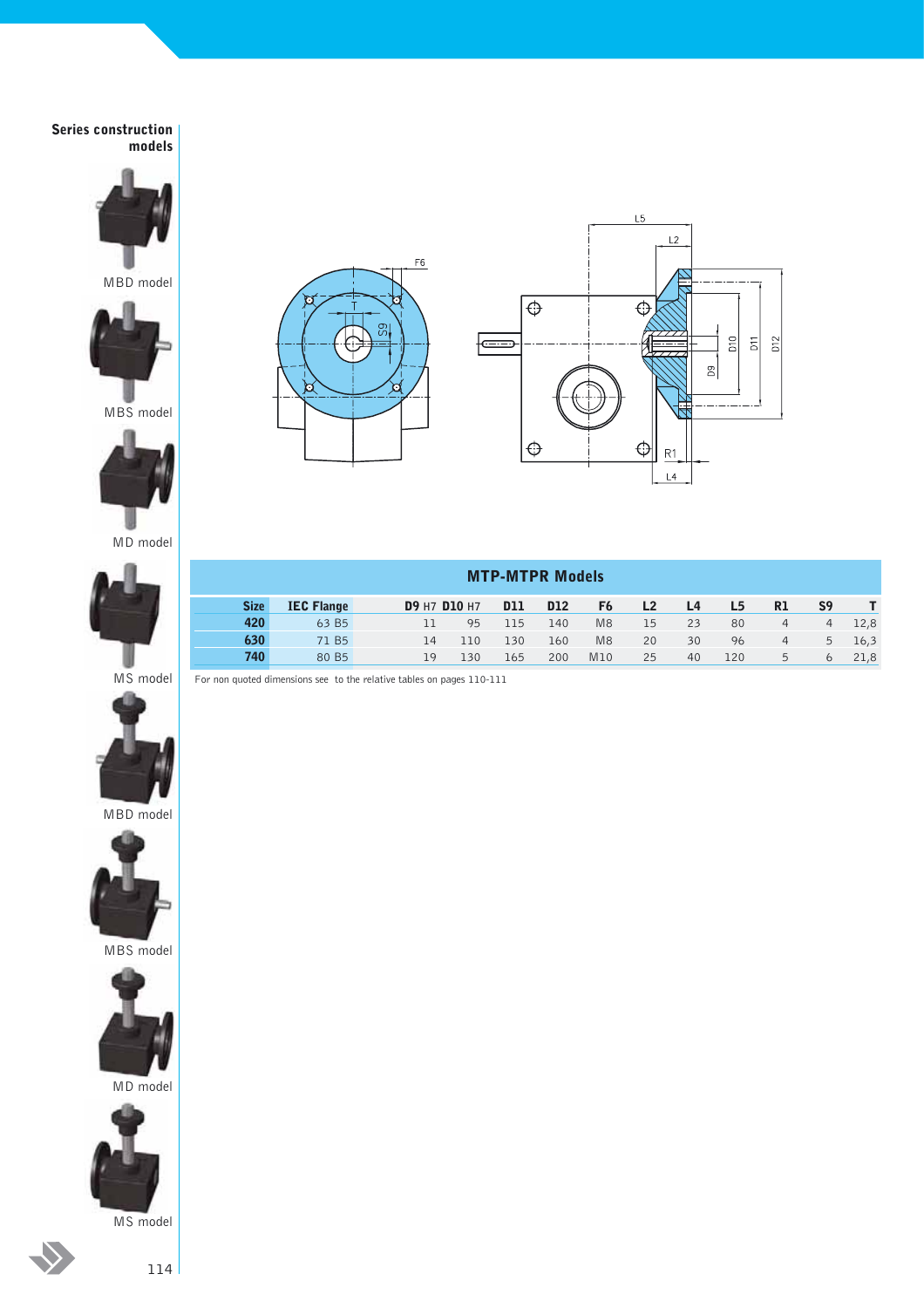## **PR rigid protection**

The application of a rigid protection in the back side of the screw jack is the ideal solution in order to prevent dust and foreign matters from coming into contact with the coupling and causing damages to the threaded spindle. The PR protection can only be applied to TP models. The overall dimensions are shown in the following table. **Incompatibility: TPR models.**



| <b>PR rigid protection - XPR Models*</b> |     |     |     |  |  |  |  |
|------------------------------------------|-----|-----|-----|--|--|--|--|
| <b>Size</b>                              | 420 | 630 | 740 |  |  |  |  |
| $D8$ Ø                                   | 48  | 65  | 74  |  |  |  |  |
| D13 Ø                                    | 46  | 63  | フフ  |  |  |  |  |
| S <sub>3</sub>                           | 50  | 60  | 75  |  |  |  |  |
|                                          |     |     |     |  |  |  |  |

For non quoted dimensions see to the relative tables on pages 110-111

\* XPR Model: stainless steel version

## **BU Anti withdrawing bush**

If there's the necessity the spindle, in case of extra-stroke, not to withdraw from the jack body, it's possible assembling a steel withdrawing bush. The BU has a trapezoidal thread, able to sustain the load in extra-stroke case. The BU can apply only in TP models. In case of PRF stroke control, the BU has the function of end-of-stroke too. **It's important underline that one only extra-stroke attempt (and the consequent impact between BU and**

**the carter) can hopeless damage the transmission.** The overall dimensions are shown in the table below.

**Incompatibility: TPR models – PRA**



| Anti withdrawing bush BU - XBU Models * |     |     |     |  |  |  |  |
|-----------------------------------------|-----|-----|-----|--|--|--|--|
| <b>Size</b>                             | 420 | 630 | 740 |  |  |  |  |
|                                         | 25  | 25  | 25  |  |  |  |  |
| M Ø                                     | 38  | 48  | 58  |  |  |  |  |
|                                         |     |     |     |  |  |  |  |

\* XBU Model: stainless steel version For non quoted dimensions see to the relative tables on pages 110-111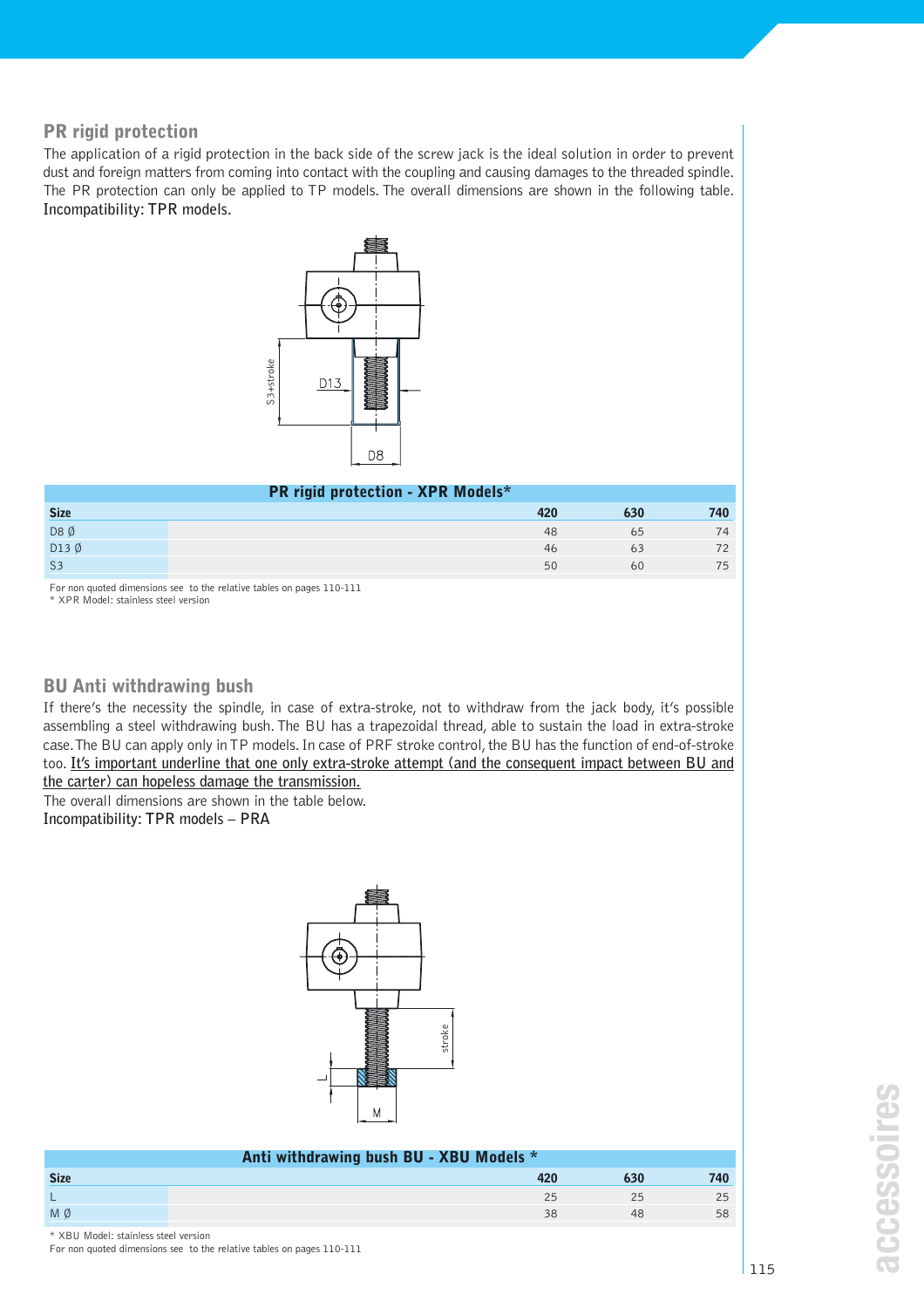## **PE elastic protection**

The purpose of the elastic protections is to protect the threaded spindle by following its own movement during stroke. Standard type protections are elastic bellows, made of polyester covered nylon and can have, as serial, collars or flanges at their ends whose dimensions are shown in the table 1 below.

Special implementations are available upon request, as well as a fixing by means of iron.

Fixing flanges can be in plastic or metal. Special materials for the bellows are also available: Neoprene<sup>®</sup> and Hypalon® (water sea environment), Kevlar® (resistant to cuts and abrasion), glass fiber (for extreme temperatures, from -50 to 250°C) e aluminized carbon (it's an auto-extinguish material for limit applications with molten metal spits). **The PE standard material is guarantee for ambient temperature between -30 and 70°C.**

If it's needed a waterproof elastic bellow, it's possible to realize protections whose bellows are not sewed but heatsealed. This kind of protection is not able to solve condensate problem. Moreover, it's possible to have metal protections on demand; such requests are be submitted to the Technical Office. Besides further implementations made of special materials fire-resistant and cold-resistant materials as well as of materials suited for aggressive oxidizing environments can be supplied.

In case of long strokes internal anti-stretching rings are previewed in order to guarantee an uniform bellows opening.



#### **Table 1**

|                             | <b>PE</b> elastic protection |                                           |     |
|-----------------------------|------------------------------|-------------------------------------------|-----|
| <b>Size</b>                 | 420                          | 630                                       | 740 |
| AØ                          | 70                           | 85                                        | 105 |
| BØ                          | 44                           | 60                                        | 69  |
| $D$ Ø spindle               | 20                           | 30                                        | 40  |
| СØ                          |                              | Dimension function of the end fitting     |     |
| $E1\emptyset$ (n° of holes) |                              | Dimension to be specified by the costumer |     |
| $F1$ Ø                      |                              | Dimension to be specified by the costumer |     |
| $G1$ Ø                      |                              | Dimension to be specified by the costumer |     |
|                             |                              | 1/8 of the stroke (completely closed)     |     |

For non quoted dimensions see to the relative tables on pages 110-111

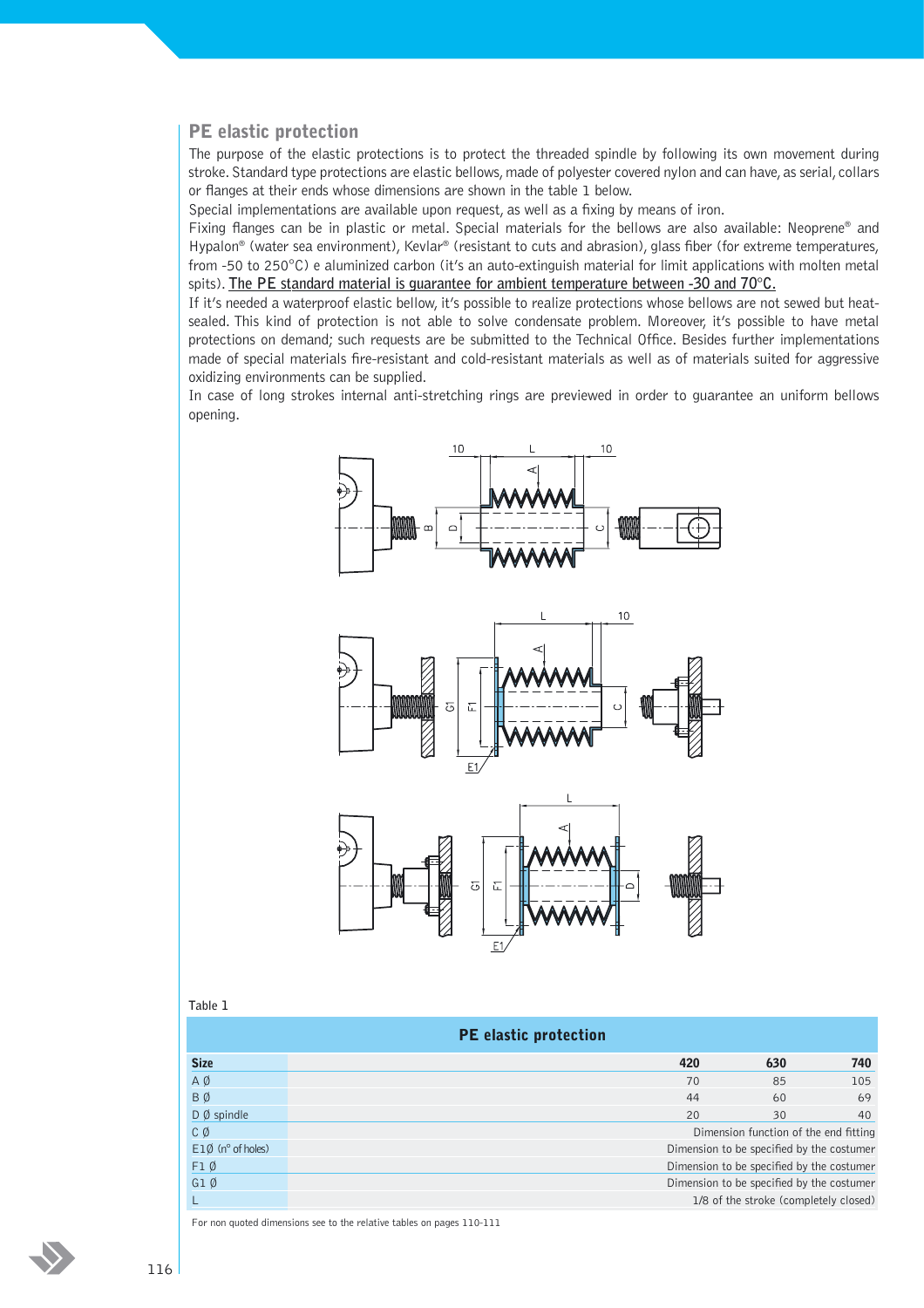The application of elastic protections on the screw jacks may implicate some dimensioning amendments due to the PE own sizes, as shown in table n.2. Further, **in completely close conditions, the PE has an overall dimension equal to 1/8 of the stroke value.** In case said value exceeds the C1 quote (which can be taken from the dimension tables on pages 60-63), the total length of the threaded spindle should be fitted to said dimensions. **In case of horizontal mounting (of which previous notice should be given) it is necessary to support the protection weight itself in order to avoid that it leans on the threaded spindle**; for this purpose special support rings are foreseen. The PE can be applied to TP and TPR models and **in case of missing specifications they can be supplied with fabric collars and the dimensions shown in table 1, supposing that a vertical mounting is carried out. Incompatibility: none**





**Table 2**

|             | <b>PE</b> elastic protection |                                       |     |
|-------------|------------------------------|---------------------------------------|-----|
| <b>Size</b> | 420                          | 630                                   | 740 |
| S6          | 20                           | 25                                    | 35  |
| AØ          | 70                           | 80                                    | 105 |
|             |                              | 1/8 of the stroke (completely closed) |     |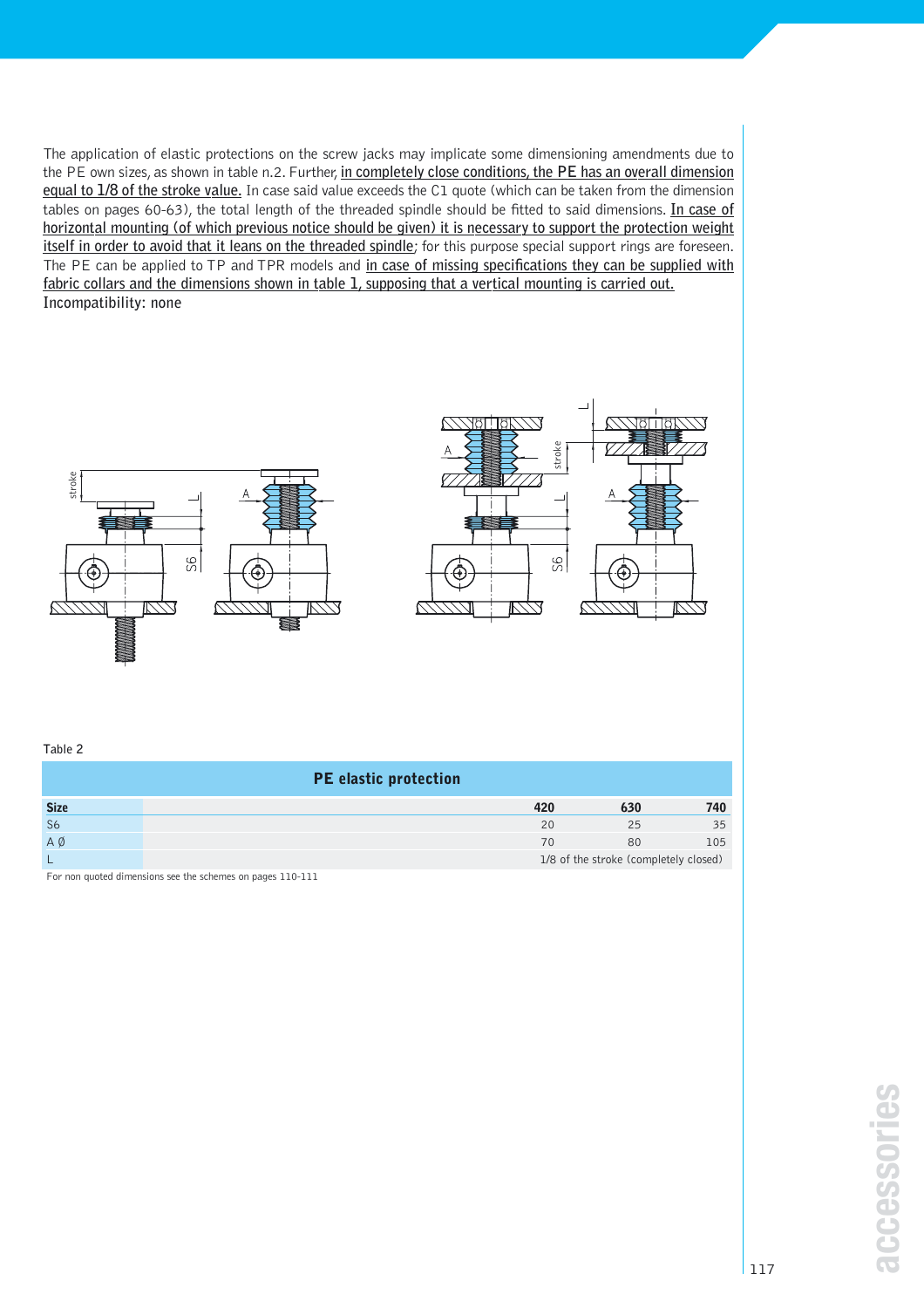#### **PRF stroke control**

In order to meet the requirement of an electric stroke control it is possible to apply to a rigid protection suitable supports for end-of-stroke. In the standard version these supports are of two types and they are placed at the ends of the stroke in one of the four positions shown below.They are carried out in such a way as to allow a small adjustment. In case more than one end-of-stroke are needed, it is possible to provide intermediate supports or a continuous support for the requested length. In order to enable the end-of-stroke to operate, a steel bushing is mounted on the threaded spindle. More bushings can be mounted upon request. The PRF can only be applied to TP models and **in case of missing specifications it will be supplied with the supports mounted according to position 1.** Sensor are supplied only on demand. The overall dimensions are shown in the table below. Moreover it's possible assembling magnetic sensors on the protection, avoiding to mill it.The end-of-stroke signal is given by a magnet attached on the bottom of the spindle. **Incompatibility: TPR – PRO models - CU**







| stroke<br>$\infty$                                                                                                                                              | F<br>$\bigcup_{n=1}^{\infty}$<br>$\mathbb Z$<br>$\mathrel{\mathsf{a}}$<br>M<br>G<br>E |     | ╚<br>ᅴ<br>خ حا<br>3 |     |
|-----------------------------------------------------------------------------------------------------------------------------------------------------------------|---------------------------------------------------------------------------------------|-----|---------------------|-----|
|                                                                                                                                                                 | PRF stroke control - XPRF Models*                                                     |     |                     |     |
| <b>Size</b>                                                                                                                                                     |                                                                                       | 420 | 630                 | 740 |
| A                                                                                                                                                               |                                                                                       | 55  | 60                  | 70  |
| $\mathsf B$                                                                                                                                                     |                                                                                       | 35  | 50                  | 50  |
| $\mathsf C$                                                                                                                                                     |                                                                                       | 45  | 45                  | 45  |
| D                                                                                                                                                               |                                                                                       | 18  | 18                  | 18  |
| $\mathsf E$                                                                                                                                                     |                                                                                       | 38  | 47                  | 51  |
| FØ                                                                                                                                                              |                                                                                       | 46  | 63                  | 72  |
| GØ                                                                                                                                                              |                                                                                       | 48  | 65                  | 74  |
| L                                                                                                                                                               |                                                                                       | 25  | 25                  | 25  |
| MØ                                                                                                                                                              |                                                                                       | 38  | 48                  | 58  |
| $\mathsf{N}$                                                                                                                                                    |                                                                                       | 40  | 40                  | 40  |
| P                                                                                                                                                               |                                                                                       | 5   | 5                   | 5   |
| For non quoted dimensions see to the schemes on pages 110-111<br>* XPRF Model: stainless steel version<br>DA and FD models (pages 86-87) can suit Aleph series. |                                                                                       |     |                     |     |